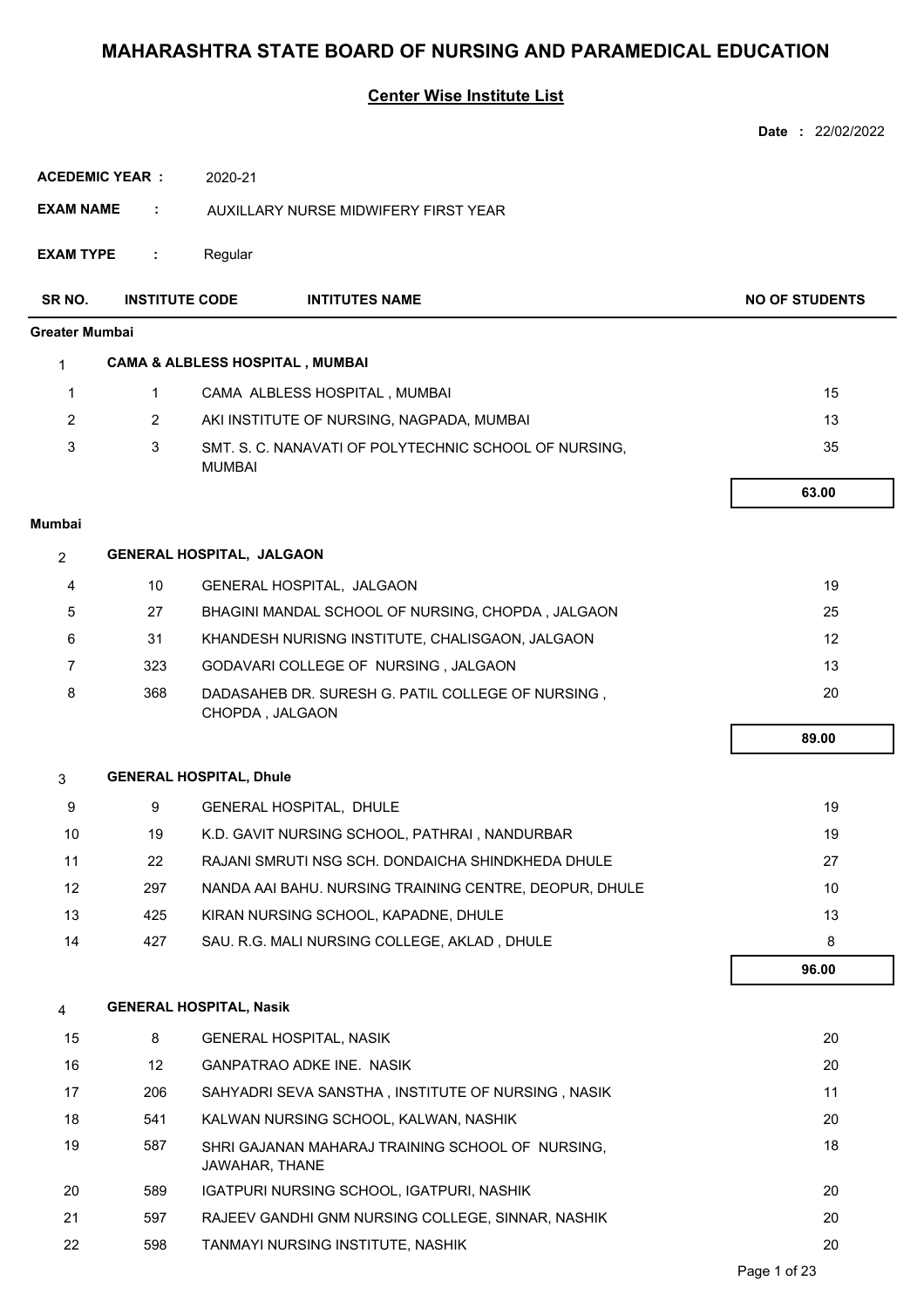|                  |                       |                                                                     | <b>Date: 22/02/2022</b> |
|------------------|-----------------------|---------------------------------------------------------------------|-------------------------|
|                  | <b>ACEDEMIC YEAR:</b> | 2020-21                                                             |                         |
| <b>EXAM NAME</b> | ÷                     | AUXILLARY NURSE MIDWIFERY FIRST YEAR                                |                         |
|                  |                       |                                                                     |                         |
| <b>EXAM TYPE</b> | ÷.                    | Regular                                                             |                         |
| SR NO.           | <b>INSTITUTE CODE</b> | <b>INTITUTES NAME</b>                                               | <b>NO OF STUDENTS</b>   |
|                  |                       |                                                                     | 149.00                  |
| 5                |                       | <b>GENERAL HOSPITAL, Ratnagiri</b>                                  |                         |
| 23               | 7                     | <b>GENERAL HOSPITAL, RATNAGIRI</b>                                  | 20                      |
| 24               | 14                    | RAMRAJE SCH. NSG, RCON DAPOLI, RATNAGIRI                            | 13                      |
| 25               | 29                    | PARKAR MEDICAL FOUNDATION SCHOOL OF NURSING, RATNAGIRI              | 20                      |
|                  |                       |                                                                     | 53.00                   |
| 6                |                       | <b>GENERAL HOSPITAL, SINDHUDURG</b>                                 |                         |
| 26               | 362                   | BR. NATH PAI INSTITUTE OF NURSING, PINGULI, SINDHUDURGA             | 22                      |
| 27               | 400                   | GENERAL HOSPITAL, SINDHUDURG                                        | 20                      |
| 28               | 584                   | MAI NURSING SCHOOL, KUDAL                                           | 20                      |
|                  |                       |                                                                     | 62.00                   |
| $\overline{7}$   |                       | <b>GOKHALE EDUCATION SOCIETY, SON, VIDYANAGAR, NASIK</b>            |                         |
| 29               | 17                    | RACHANA SCHOOL OF NURSING, NASHIK                                   | 17                      |
| 30               | 33                    | NAMCO SCHOOL OF NURSING, NASIK                                      | 26                      |
| 31               | 37                    | VISHWASATTAYA SCHOOL OF NURSING, OZAR                               | $\overline{7}$          |
| 32               | 309                   | SHREE SWAMI NARAYAN NURSING INSTITUE, NASIK                         | 27                      |
| 33               | 542                   | DINDORI SCHOOL OF NURSING, DINDORI, NASHIK                          | 20                      |
|                  |                       |                                                                     | 97.00                   |
| 8                |                       | MATOSHRI ASARABAI DARADE SCHOOL OF NURSING, YEOLA, NASHIK           |                         |
| 34               | 18                    | S.N.D. SCHOOL OF NURSING, JES, YEOLA, NASIK                         | 29                      |
| 35               | 30                    | KARUNA SCHOOL OF NURSING, MANMAD, NASHIK                            | 28                      |
| 36               | 330                   | MATOSHRI SCHOOL OF A.N.M. NURSING, BABULGAON, NASIK                 | 20                      |
| 37               | 543                   | YEOLA SCHOOL OF NURSING, YEOLA, NASHIK                              | 21                      |
| 38               | 567                   | MATOSHRI ASARABAI DARADE SCHOOL OF NURSING, YEOLA,<br><b>NASHIK</b> | 20                      |
| 39               | 590                   | NIFAD NURSING SCHOOL, NIFAD, NASHIK                                 | 20                      |
| 40               | 591                   | MANMAD NURSING SCHOOL, YEOLA, NASHIK                                | 20                      |
|                  |                       |                                                                     | 158.00                  |
| 9                |                       | <b>NASHIK NURSING SCHOOL, NASHIK</b>                                |                         |
| 41               | 38                    | NASHIK NURSING SCHOOL, NASHIK                                       | 20                      |
| 42               | 588                   | PETH NURSING SCHOOL, PETH, NASHIK                                   | 20                      |
| 43               | 592                   | SAI CARE NURSING SCHOOL, NASHIK                                     | 20                      |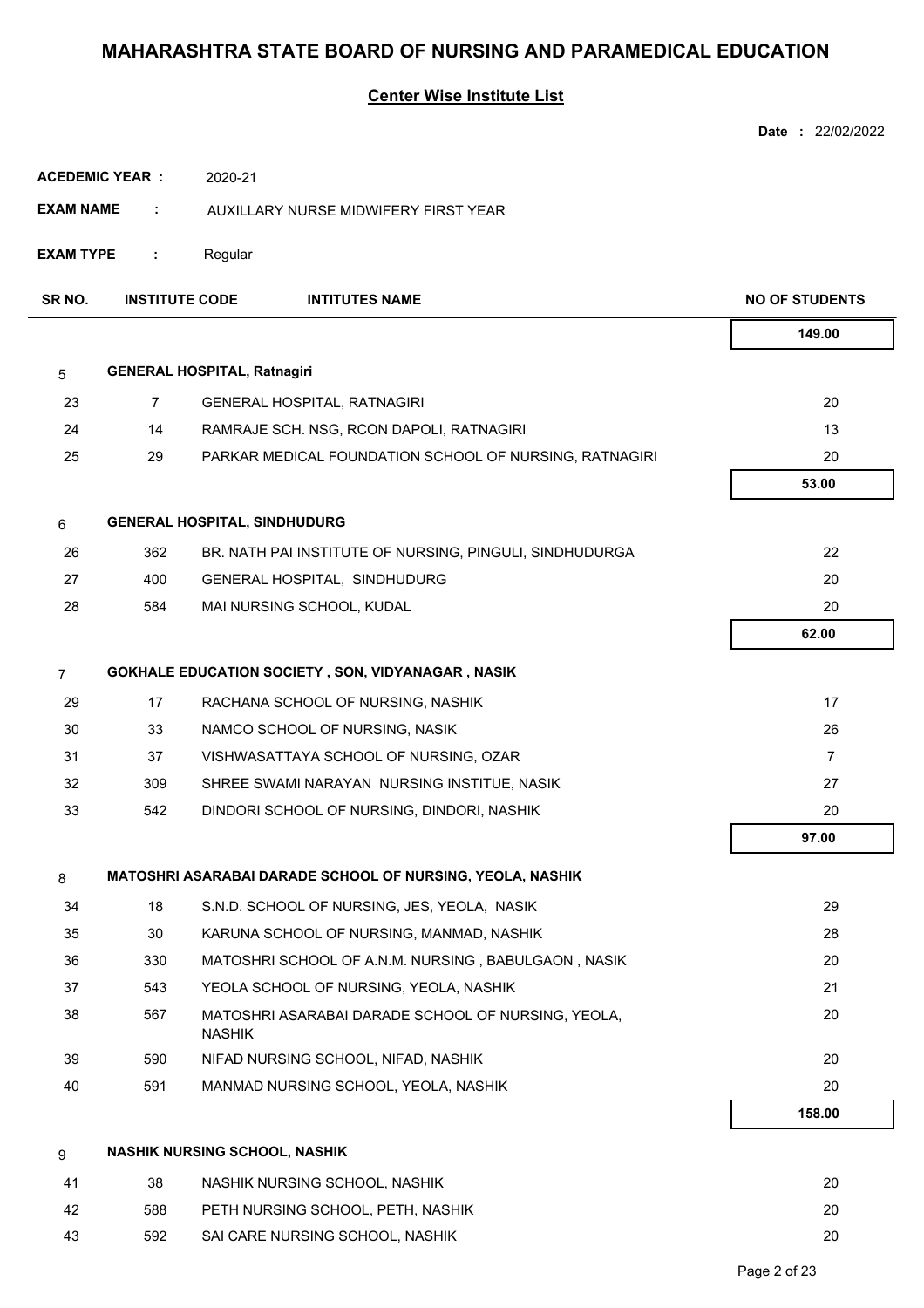|                  |                       |                                                                                  | Date: 22/02/2022      |
|------------------|-----------------------|----------------------------------------------------------------------------------|-----------------------|
|                  | <b>ACEDEMIC YEAR:</b> | 2020-21                                                                          |                       |
| <b>EXAM NAME</b> | ÷                     | AUXILLARY NURSE MIDWIFERY FIRST YEAR                                             |                       |
| <b>EXAM TYPE</b> | ÷                     | Regular                                                                          |                       |
| SR NO.           | <b>INSTITUTE CODE</b> | <b>INTITUTES NAME</b>                                                            | <b>NO OF STUDENTS</b> |
|                  |                       |                                                                                  | 60.00                 |
| 10               |                       | NASIK MEDICO TRAINING COLLEGE OF NURSING, NASIK                                  |                       |
| 44               | 13                    | NASIK MEDICO TRAINING COLLEGE OF NURSING, NASIK                                  | $\overline{7}$        |
| 45               | 325                   | MATOSHRI SCHOOL OF A.N.M. NURSING, EKLAHARE, NASIK                               | 17                    |
| 46               | 601                   | KARM. R. S. WAGH EDUCATION HEALTH SANSTHAS SCHOOL OF<br>NURSING, DINDORI, NASHIK | 19                    |
|                  |                       |                                                                                  | 43.00                 |
| 11               |                       | NOOTAN SCHOOL OF NURSING, RAIGAD                                                 |                       |
| 47               | 6                     | GENERAL HOSPITAL, ALIBAG                                                         | 20                    |
| 48               | 16                    | NOOTAN SCHOOL OF NURSING, RAIGAD                                                 | 9                     |
| 49               | 208                   | PRABHAKAR PATIL INSTITUTE OF NURSING EDUCATION, PEN                              | 18                    |
| 50               | 1023                  | MANGAON EDUCATION TRUST, MANGAON, RAIGAD                                         | 20                    |
|                  |                       |                                                                                  | 67.00                 |
| 12               |                       | SAMARTH INSTITUTE OF NURSING EDUCATION, DERVAN                                   |                       |
| 51               | 281                   | SAMARTH INSTITUTE OF NURSING EDUCATION, DERVAN                                   | 19                    |
| 52               | 352                   | M.E.S SCHOOL OF NURSING KHED RATNAGIRI                                           | 25                    |
| 53               | 806                   | Devang A.N.M. Nursing School, Ratnagiri                                          | 9                     |
| 54               | 870                   | The Yash Foundations College of Nursing Medical Research Institute,<br>Ratnagiri | 5                     |
|                  |                       |                                                                                  | 58.00                 |
| 13               |                       | SAU.MINATAI THAKARE INSTITUTE OF NURSING EDUCATION , THANE                       |                       |
| 55               | 485                   | DAYANAND SCHOOL OF NURSING, VADOLI TALASARI THANE                                | 23                    |
| 56               | 486                   | PRATIBHA SCHOOL OF NURSING, KOPERKHAIRANE, NAVI MUMBAI                           | 20                    |
| 57               | 489                   | N. K. T. T. SCHOOL OF NURSING, BHIWANDI, THANE                                   | 20                    |
|                  |                       |                                                                                  | 63.00                 |
| 14               |                       | SHREE ANANT SMRUTI SCHOOL OF NURSING, KASAL                                      |                       |
| 58               | 35                    | SHREE ANANT SMRUTI SCHOOL OF NURSING, KASAL                                      | 4                     |
| 59               | 36                    | IDEAL NURSING SCHOOL, KANKAVALI, SINDHUDURG                                      | 17                    |
| 60               | 487                   | SARASWATI ANM NURSING SCHOOL, KANKAVLI, SINDHUDURG                               | 20                    |
| 61               | 1034                  | LATE MRS. ABOLI KULDEEP PEDNEKAR NURSING INSTITUTE,<br>TALERE, SINDHUDURG        | 9                     |
|                  |                       |                                                                                  | 50.00                 |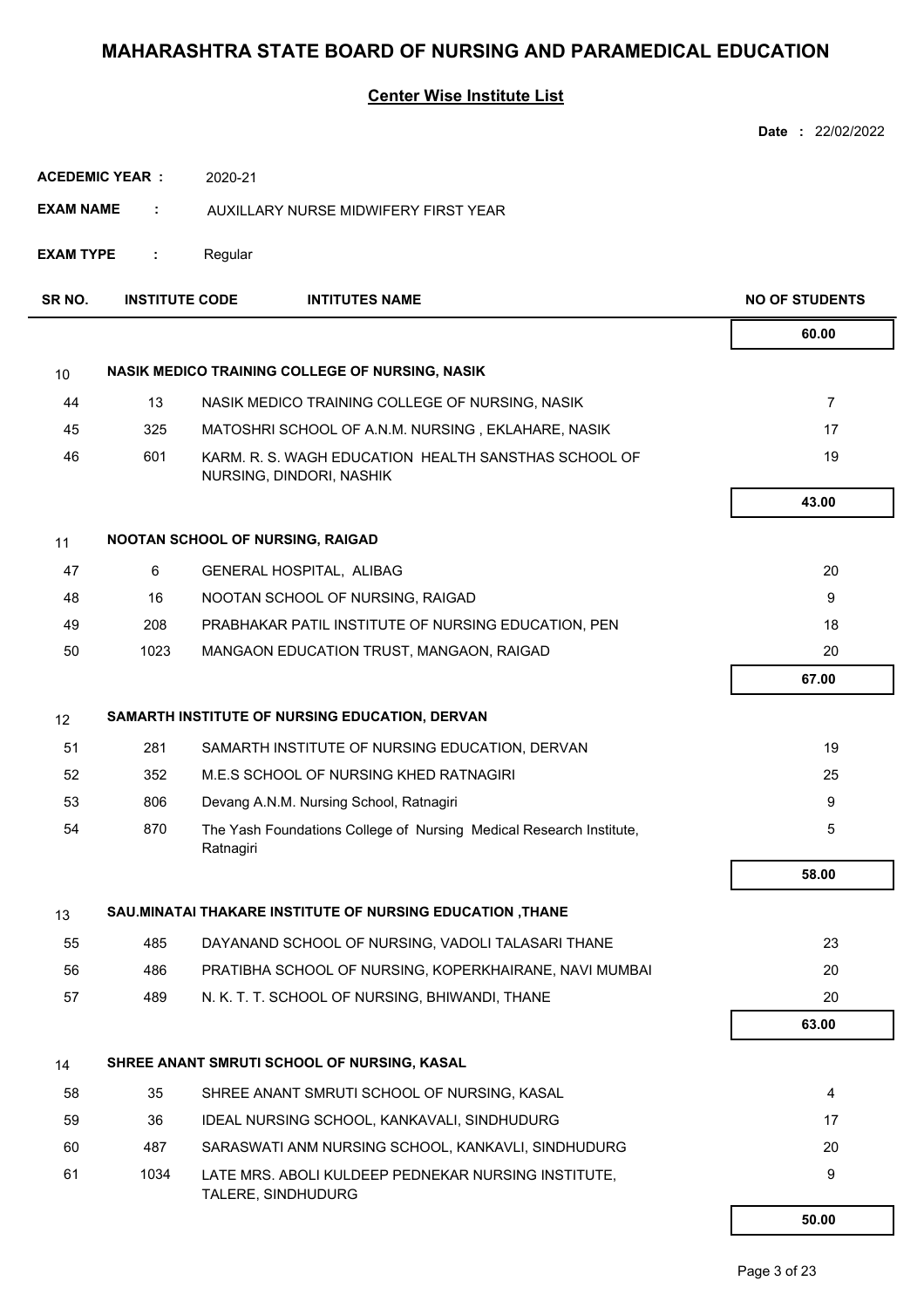## **Center Wise Institute List**

|                       |                       |                                                                                   | <b>Date: 22/02/2022</b> |
|-----------------------|-----------------------|-----------------------------------------------------------------------------------|-------------------------|
|                       | <b>ACEDEMIC YEAR:</b> | 2020-21                                                                           |                         |
| <b>EXAM NAME</b><br>÷ |                       | AUXILLARY NURSE MIDWIFERY FIRST YEAR                                              |                         |
| <b>EXAM TYPE</b>      | ÷                     | Regular                                                                           |                         |
| SR <sub>NO</sub> .    | <b>INSTITUTE CODE</b> | <b>INTITUTES NAME</b>                                                             | <b>NO OF STUDENTS</b>   |
| 15                    |                       | TCN Shri Bhausaheb Hire Government Medical College & Sarvopachar Rugnalaya, Dhule |                         |
| 62                    | 585                   | RANIMANSAHEB MANUBADEVI RAWAL NURSING SCHOOL,<br>DONDAICHA, DHULE                 | 27                      |
| 63                    | 586                   | D.S. NURSING SCHOOL, SAKRI, DHULE                                                 | 19                      |
| 64                    | 804                   | Palak Nursing Institute, Shirpur, Dhule                                           | 20                      |
| 65                    | 1101                  | GENERAL HOSPITAL, NANDURBAR                                                       | 10                      |
|                       |                       |                                                                                   | 76.00                   |
| 16                    |                       | Training college of Nursing, general hospital malegaon nashik                     |                         |
| 66                    | 488                   | SAI NURSING SCHOOL, MALEGAON NASHIK                                               | 20                      |
| 67                    | 497                   | SWAMI VIVEKANAND SANSTHA, MALEGAON, NASHIK                                        | 19                      |
| 68                    | 593                   | JIJAMATA NURSING SCHOOL, MALEGAON, NASHIK                                         | 20                      |
| 69                    | 1099                  | Training college of Nursing, general hospital malegaon nashik                     | 19                      |
|                       |                       |                                                                                   | 78.00                   |
| 17                    |                       | V.S.Gen.Hospital, Thane                                                           |                         |
| 70                    | 4                     | V. S. GENERAL HOSPITAL, THANE                                                     | 19                      |
| 71                    | 201                   | INSTITUTE OF NURSING EDUCATION, DOMBIVALI                                         | 12                      |
| 72                    | 484                   | NAVJEEVAN SCHOOL OF NURSING, SHAHAPUR, THANE                                      | 17                      |
| 73                    | 1011                  | SMT. D.Y.SAWANT NURSING SCHOOL, BHANDUP                                           | 14                      |
| 74                    | 1022                  | SAKET GYANPEETH TRUST, THANE                                                      | 19                      |
|                       |                       |                                                                                   | 81.00                   |
| 18                    |                       | YERALA MEDICAL TRUST & RESEARCH CENTRE, SCHOOL OF NURSING, KHARGHAR               |                         |
| 75                    | 5                     | WOMENS INDIA TRUST, PANVEL                                                        | 20                      |
| 76                    | 23                    | LIFE LINE HOSPITAL, PANVEL                                                        | 19                      |
| 77                    | 26                    | KALAVATI INSTITUTE OF NURSING EDUCATION, AIROLI NAVI<br><b>MUMBAI</b>             | 9                       |
| 78                    | 595                   | D. D. VISPUTE SCHOOL OF NURSING, PANVEL, RAIGAD                                   | 21                      |
|                       |                       |                                                                                   | 69.00                   |
| <b>Pune</b>           |                       |                                                                                   |                         |
| 19                    |                       | ASHWINI SAHAKARI RUGNALAYA & RESEARCH CENTRE, SOLAPUR                             |                         |
| 79                    | 296                   | BINIT NURSING INSTITUTE, SOLAPUR                                                  | 17                      |
| 80                    | 642                   | JANKALYAN INSTITUTE OF NURSING EDUCATION, PANDHARPUR,<br><b>SOLAPUR</b>           | 17                      |

81 652 DHANSHRI INSTITUTE OF NURSING, MADHA, SOLAPUR 652

Page 4 of 23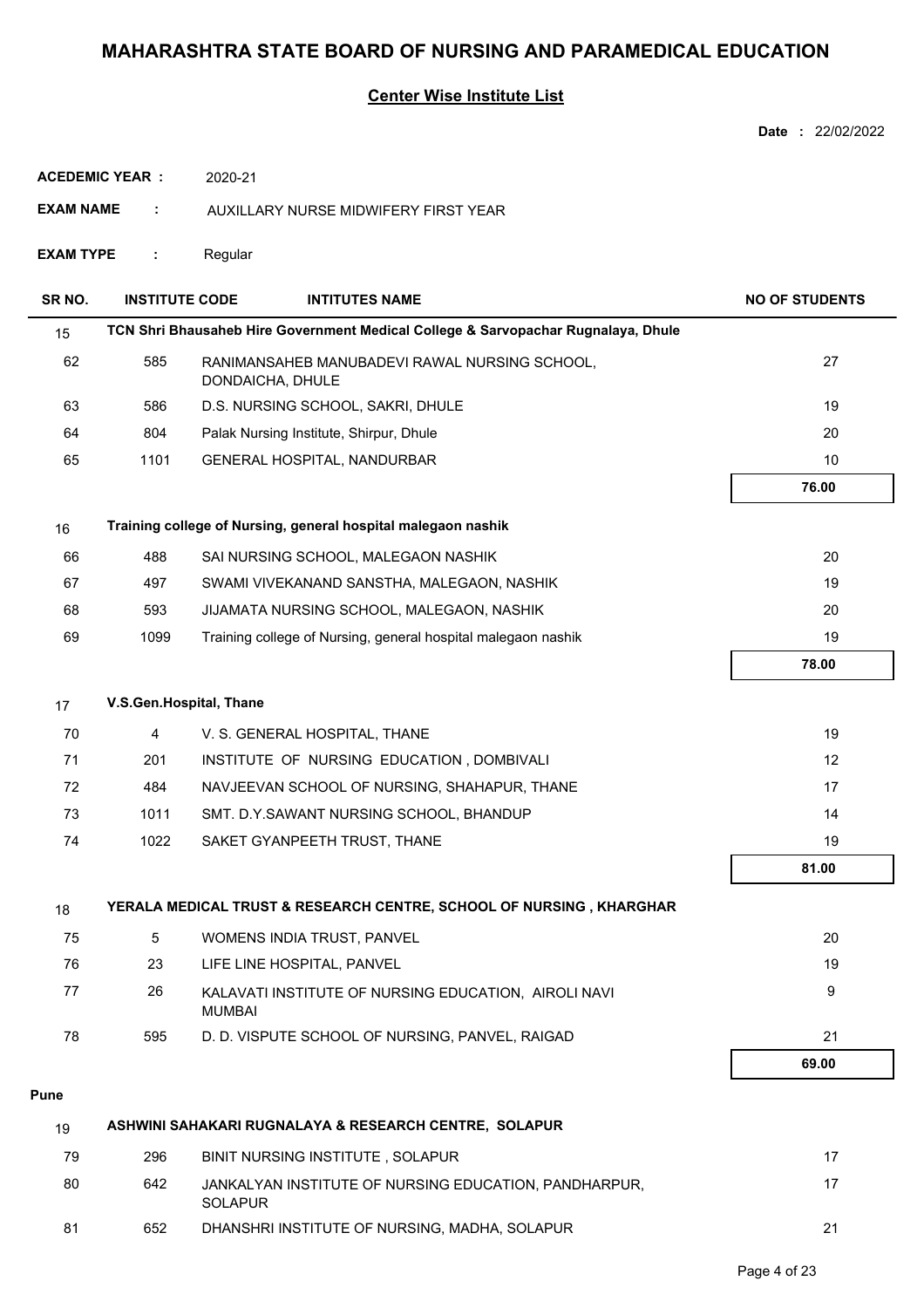|                  |                       |                                                                                                 | <b>Date: 22/02/2022</b> |
|------------------|-----------------------|-------------------------------------------------------------------------------------------------|-------------------------|
|                  | <b>ACEDEMIC YEAR:</b> | 2020-21                                                                                         |                         |
| <b>EXAM NAME</b> | ÷.                    | AUXILLARY NURSE MIDWIFERY FIRST YEAR                                                            |                         |
| <b>EXAM TYPE</b> | ÷.                    | Regular                                                                                         |                         |
| SR NO.           | <b>INSTITUTE CODE</b> | <b>INTITUTES NAME</b>                                                                           | <b>NO OF STUDENTS</b>   |
|                  |                       |                                                                                                 |                         |
|                  |                       |                                                                                                 | 55.00                   |
| 20               |                       | BAKUL TAMBAT INSTITUTE OF NURSING EDUCATION, PUNE                                               |                         |
| 82               | 221                   | BAKUL TAMBAT INSTITUTE OF NURSING EDUCATION, PUNE                                               | 29                      |
| 83               | 231                   | C Y DANGAT PATIL SHIKSHAN AND KRIDA MANDAL, SCHOOL OF<br>NURSING, PUNE                          | 20                      |
| 84               | 405                   | JANAKI INSTITUTE OF NURSING EDUCATION, PUNE                                                     | 13                      |
| 85               | 633                   | TILAK MAHARASHTRA VIDYAPEETH INSTITUTE OF NURSING<br>EDUCATION RESEARCH, PUNE                   | 3                       |
| 86               | 637                   | LATE UDHAVRAO TULSHIRAM JADHAVAR FOUNDATIONS INSTITUTE<br>OF NURSING, PUNE                      | 20                      |
| 87               | 898                   | Dhareshwar Institute of Nursing, Pune                                                           | 10                      |
|                  |                       |                                                                                                 | 95.00                   |
| 21               |                       | BEL- AIR COLLEGE OF NURSING, PANCHAGANI, SATARA                                                 |                         |
| 88               | 270                   | SHAKUNTALA INSTITUTE OF NURSING EDUCATION, SATARA                                               | 15                      |
| 89               | 480                   | BEL AIR COLLEGE OF NURSING, PANCHAGANI, SATARA                                                  | 29                      |
| 90               | 645                   | WILLIS F. PIERCE MEMORIAL HOSPITAL, WAI, SATARA                                                 | 19                      |
|                  |                       |                                                                                                 | 63.00                   |
| 22               |                       | <b>BHARATI VIDYAPEETH COLLEGE OF NURSING, PUNE</b>                                              |                         |
| 91               | 46                    | Maharashtra Arogya Mandal's Institute of Nursing<br>Education, Malwadi, Hadapsar, Pune          | 21                      |
| 92               | 47                    | JANASEVA FOUNDATION SCH. OF NSG, PUNE                                                           | 17                      |
| 93               | 65                    | ANAND MEDICAL FOUNDATION, SON, KURULI, KHED, PUNE                                               | 8                       |
| 94               | 68                    | SANT DNYANESHWAR MED EDU'S, SCHOOL OF NURSING, PUNE                                             | 17                      |
| 95               | 226                   | DWARIKA SANGAMNER INSTITUTE OF NURSING EDUCATION, PUNE                                          | 15                      |
| 96               | 317                   | TEJASWINI NURSING SCHOOL, JUNNAR, PUNE                                                          | 20                      |
| 97               | 508                   | PRIYADARSHINI SHAK. BAU, GRAM VIKAS MAHILA SEVABHAVI<br>MANDAL, SCHOOL OF NURSING, SHIRUR, PUNE | 20                      |
| 98               | 610                   | SHIRUR SCHOOL OF NURSING, SHIRUR, PUNE                                                          | 16                      |
|                  |                       |                                                                                                 | 134.00                  |
| 23               |                       | C.P.R. GENERAL HOSPITAL, KOLHAPUR                                                               |                         |
| 99               | 41                    | C.P.R. GENERAL HOSPITAL, KOLHAPUR                                                               | 20                      |

| --  |    |                                              | -- |
|-----|----|----------------------------------------------|----|
| 100 | 83 | MAHALAXMI NURSING INSTITUTE, KOLHAPUR        | 18 |
| 101 | 89 | Y.D. MANE SCHOOL OF NURSING. KAGAL. KOLHAPUR |    |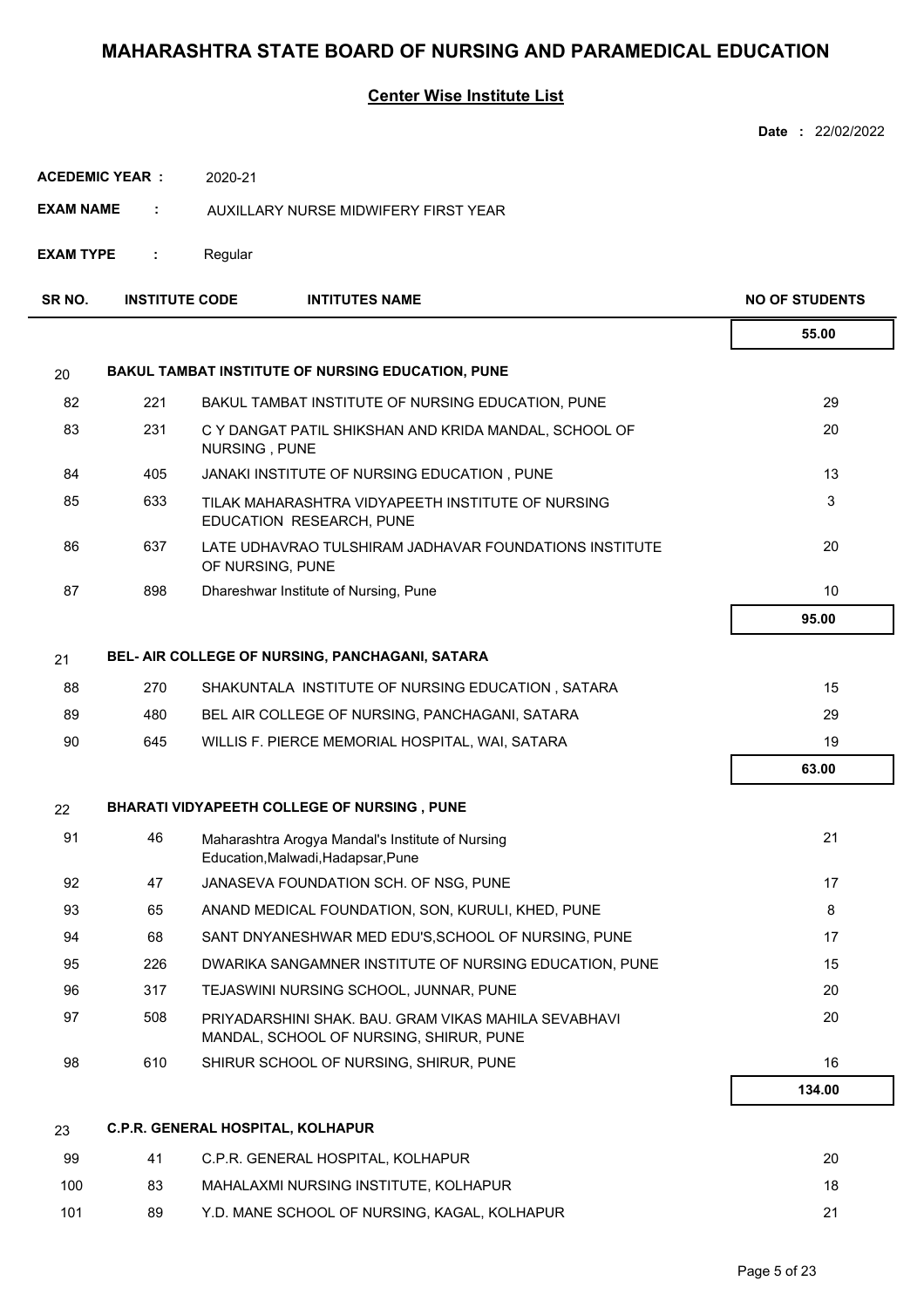## **Center Wise Institute List**

| <b>ACEDEMIC YEAR :</b> |                       | 2020-21                                                                         |                       |
|------------------------|-----------------------|---------------------------------------------------------------------------------|-----------------------|
| <b>EXAM NAME</b>       | ÷                     | AUXILLARY NURSE MIDWIFERY FIRST YEAR                                            |                       |
| EXAM TYPE              | ÷                     | Regular                                                                         |                       |
| SR <sub>NO</sub> .     | <b>INSTITUTE CODE</b> | <b>INTITUTES NAME</b>                                                           | <b>NO OF STUDENTS</b> |
| 102                    | 93                    | KAI. BALWANTRAO HANUMANTRAO PATIL SHIKSHAN PRASARAK<br>MANDAL, KARVIR, KOLHAPUR | 20                    |
| 103                    | 355                   | SAHAKAR MAHARSHI TATYASHEB KORE NURSING SCHOOL,<br>HATKANGALE, KOLHAPUR         | 13                    |
| 104                    | 481                   | SAVITRIBAI PHULE COLLEGE OF NURSING, KOLHAPUR                                   | 19                    |
| 105                    | 502                   | SANJEEVA NURSING SCHOOL, KOLHAPUR                                               | 20                    |
| 106                    | 808                   | Late. Ushatai Nursing School, Kolhapur                                          | 20                    |
|                        |                       |                                                                                 | 151.00                |
| 24                     |                       | CHINGUAAI INSTITUTE OF NURSING EDUCATION, KAVATHE MAHANKAL, SANGLI              |                       |
| 107                    | 72                    | UMA INST. OF NURSING EDUCATION, SANGLI                                          | 10 <sup>°</sup>       |
| 108                    | 501                   | CHINGUAAI INSTITUTE OF NURSING EDUCATION, KAVATHE<br>MAHANKAL, SANGLI           | $\overline{7}$        |
| 109                    | 809                   | Smt. Padmini Institute of Nursing Paramedical Sciences, Atpadi, Sangli          | 20                    |
|                        |                       |                                                                                 | 37.00                 |
| 25                     |                       | DR.J.J.MAGDUM INSTITUTE OF NSG.EDU., JAYSINGPUR                                 |                       |
| 110                    | 53                    | DR. J. J. MAGDUM SON, SHIROL, KOLHAPUR                                          | 17                    |
| 111                    | 59                    | WESTERN MAHARASHTRA SCHOOL OF NURSING, TILWANI,<br><b>KOLHAPUR</b>              | 18                    |
| 112                    | 96                    | SARASWATI GAIKWAD NURSING SCHOOL, KOTOLI, PANHALA,<br><b>KOLHAPUR</b>           | 14                    |
| 113                    | 287                   | KURUNDWAD INST. OF NURSING EDUCATION, SHIROL, KOLHAPUR                          | 20                    |
| 114                    | 428                   | SHRI BHAIRAVNATH NURSING SCHOOL, ICHALKARANJI,<br><b>KOLHAPUR</b>               | 19                    |
| 115                    | 617                   | SIDDHAGIRI NURSING INSTITUTE, KARVEER, KOLHAPUR                                 | 14                    |
|                        |                       |                                                                                 | 102.00                |
| 26                     |                       | <b>GENERAL HOSPITAL, AUNDH, PUNE</b>                                            |                       |
| 116                    | 45                    | SETH TARACHAND R.C.A. SCH. OF NSG HOSPITAL, PUNE                                | 19                    |
| 117                    | 62                    | Sevadham Trust A.S.M.T. SON, MAVAL, PUNE,                                       | $\overline{4}$        |
| 118                    | 76                    | MEERA NURSING SCHOOL, SASWAD, PUNE                                              | 14                    |
| 119                    | 312                   | GENERAL HOSPITAL, AUNDH, PUNE                                                   | 19                    |
|                        |                       |                                                                                 | 56.00                 |
| 27                     |                       | <b>GENERAL HOSPITAL, Sangli</b>                                                 |                       |
| 120                    | 57                    | SAHAKARMAHARSHI VISHNUANNA PATIL NURSING SCHOOL,<br>SANGLI                      | 11                    |

121 60 ABHINAV SCH NSG. WALAWA SANGLI 24

**Date :** 22/02/2022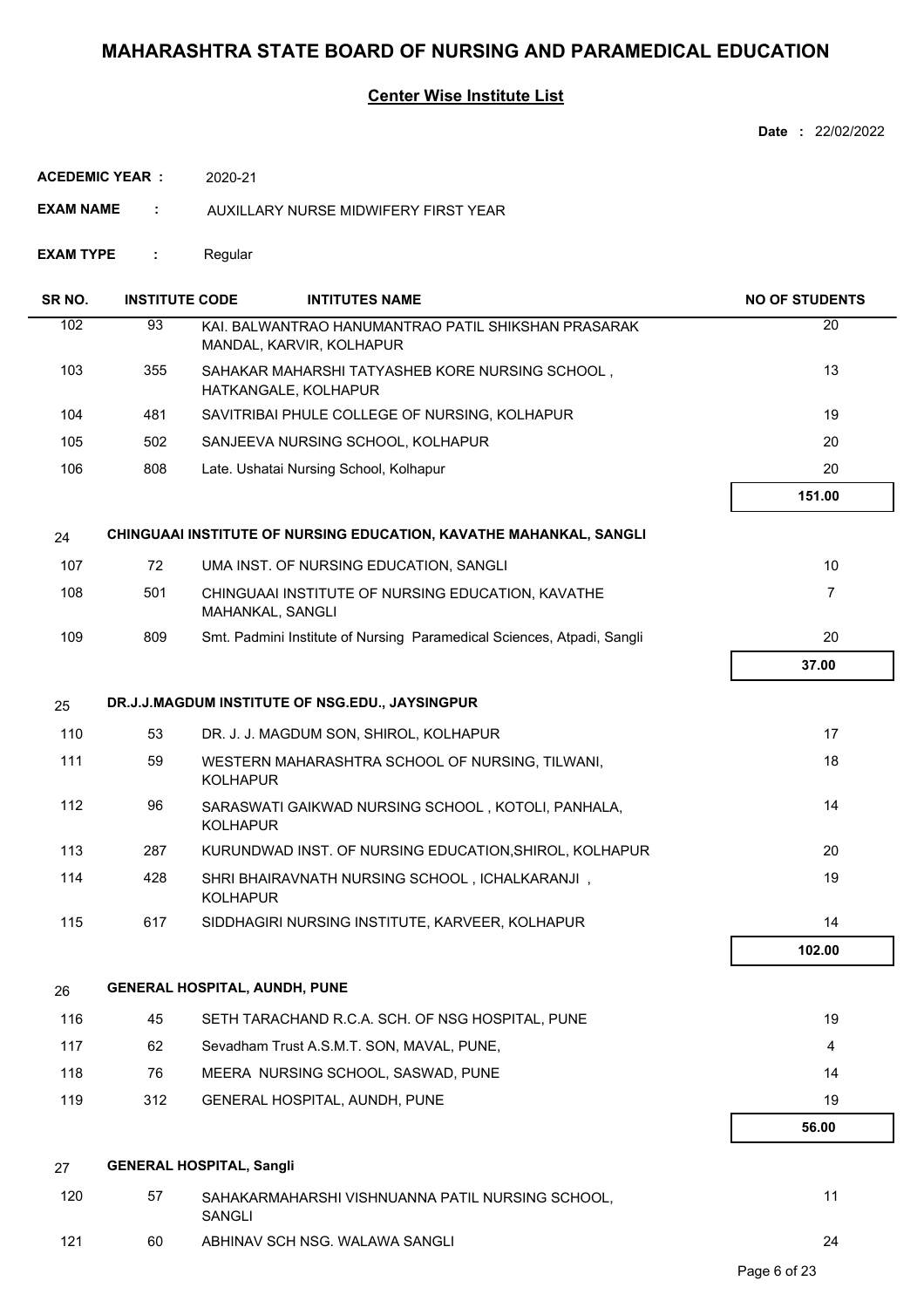### **Center Wise Institute List**

| Date | 22/02/2022 |
|------|------------|
|      |            |

|  | <b>ACEDEMIC YEAR :</b> | 2020-21 |
|--|------------------------|---------|
|--|------------------------|---------|

- **EXAM NAME :** AUXILLARY NURSE MIDWIFERY FIRST YEAR
- **EXAM TYPE :** Regular

| SR NO. | <b>INSTITUTE CODE</b> | <b>INTITUTES NAME</b>                                                  | <b>NO OF STUDENTS</b> |
|--------|-----------------------|------------------------------------------------------------------------|-----------------------|
| 122    | 70                    | HON.R.R.PATIL INSTITUTE OF NSG EDUCATION, SANGLI                       | 29                    |
| 123    | 71                    | KRANTIAGRANI G.D.BAPU LAD SCH OF NS, SANGLI                            | 18                    |
| 124    | 82                    | KULLOLLI CH.TRUST'S, SCHOOL OF NURSING, MIRAJ, SANGLI                  | 26                    |
| 125    | 526                   | VIDYA SAGAR NURSING SCHOOL, SANGLI                                     | 20                    |
|        |                       |                                                                        | 128.00                |
| 28     |                       | <b>GENERAL HOSPITAL, Satara</b>                                        |                       |
| 126    | 40                    | <b>GENERAL HOSPITAL, SATARA</b>                                        | 17                    |
| 127    | 84                    | SMT. INDUMATI RAMCHANDRA DESHMUKH SCHOOL OF NURSING.<br>KHATAV, SATARA | 14                    |
| 128    | 91                    | KANISHKA CHARITABLE TRUST'S, SCHOOL OF NURSING, SATARA                 | 8                     |
| 129    | 306                   | SANJEEVAN MEDICAL COLLEGE OF NURSING, SATARA                           | 30                    |
| 130    | 807                   | RAJMATA NURSING SCHOOL, SATARA                                         | 8                     |
|        |                       |                                                                        | 77.00                 |
| 29     |                       | <b>GENERAL HOSPITAL, Solapur</b>                                       |                       |

| 131 | 64   | SHIVAJI SHIKSHAN PRASARAK MANDALS. SON. BARSHI, SOLAPUR               | 19 |
|-----|------|-----------------------------------------------------------------------|----|
| 132 | 395  | RAJMATA JIJAU NURSING SCHOOL. PANDHARPUR                              | 20 |
| 133 | 638  | SARDARBI INSTITUTE OF NURSING EDUCATION, MOHOL, SOLAPUR               | 20 |
| 134 | 1052 | SMT. KAMALBEN PATEL INSTITUTE OF NURISNG, KUMBHARI,<br><b>SOLAPUR</b> | 19 |

| 30  |     | <b>GENERAL HOSPITAL, AHMEDNAGAR</b>                    |        |
|-----|-----|--------------------------------------------------------|--------|
| 135 | 39  | <b>GENERAL HOSPITAL, AHMEDNAGAR</b>                    | 21     |
| 136 | 48  | F.J.F.M. HOSPITAL SCH OF NSG. NEWASA. DISTAHMEDNAGAR   | 7      |
| 137 | 51  | KRANTI SCHOOL OF NURSING AHMEDNAGAR                    | 11     |
| 138 | 67  | VIJAY GANGA RURAL, MED RES FOUNDATION, SON, AHMEDNAGAR | 15     |
| 139 | 77  | INDIRA GANDHI NSG, COLLEGE, PARNER, AHMEDNAGAR         | 8      |
| 140 | 278 | PARVATIBAI MHASKE INSTITUTE OF NURSING, AHMEDNAGAR     | 10     |
| 141 | 622 | NITYASEVA NURSING SCHOOL, PARNER, AHMEDNAGAR           | 20     |
| 142 | 630 | SAWALI SCHOOL OF NURSING, PARNER, AHMEDNAGAR           | 15     |
| 143 | 880 | Praytna Nursing College, Ahmednagar                    | 18     |
|     |     |                                                        | 125.00 |

31 **KASEGAON EDUCATION SOCIETY, SCHOOL OF NURSING, ISLAMPUR, SANGLI**

 **78.00**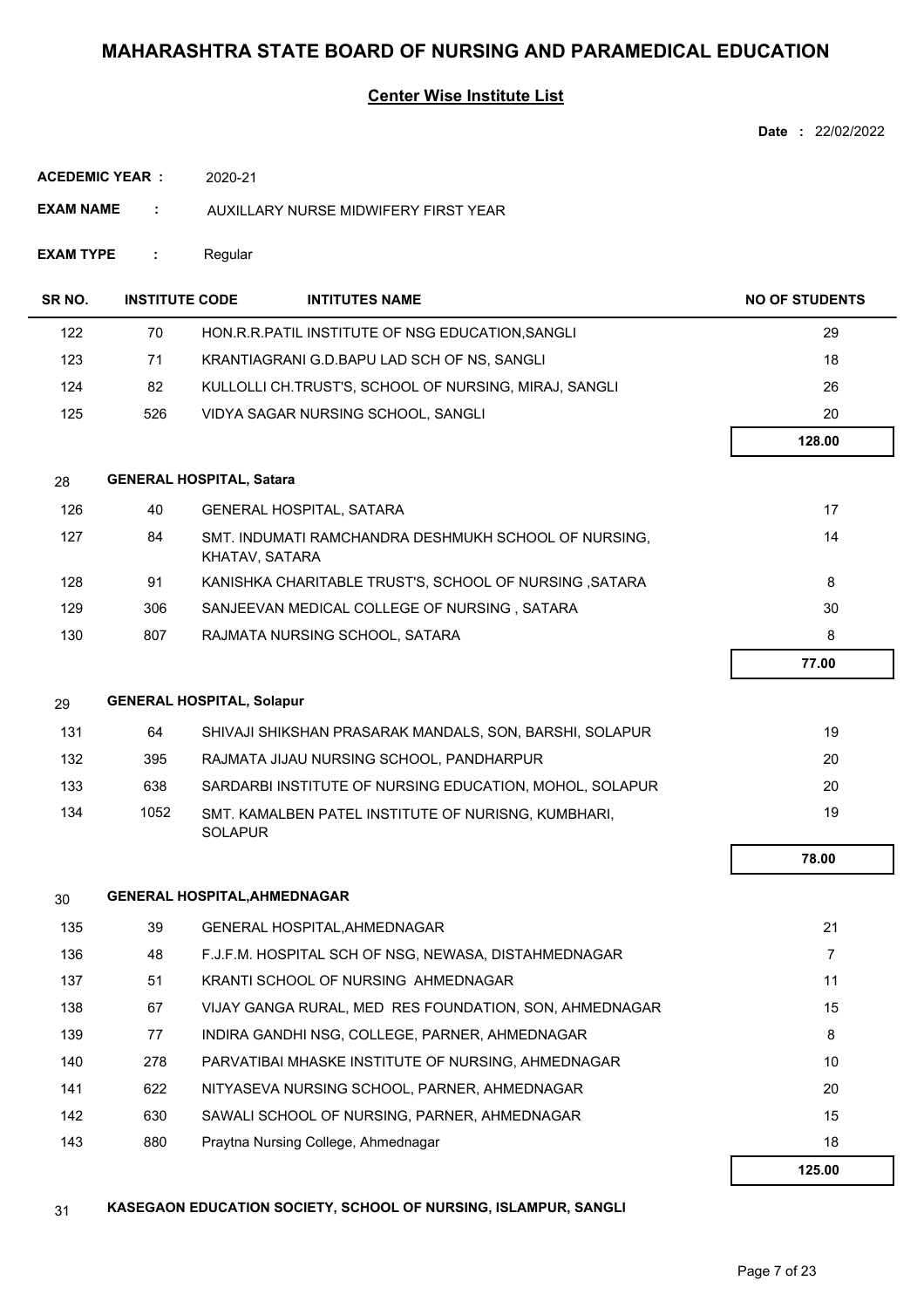### **Center Wise Institute List**

**Date :** 22/02/2022

| ACEDEMIC YEAR : | 2020-21 |
|-----------------|---------|
|                 |         |

- **EXAM NAME :** AUXILLARY NURSE MIDWIFERY FIRST YEAR
- **EXAM TYPE :** Regular

| SR NO. | <b>INSTITUTE CODE</b> | <b>INTITUTES NAME</b>                                                               | <b>NO OF STUDENTS</b> |
|--------|-----------------------|-------------------------------------------------------------------------------------|-----------------------|
| 144    | 228                   | LOKNETE RAJARAMBAPU PATIL, TRG. COLL. OF NURSING,<br><b>ISLAMPUR, WALWA, SANGLI</b> | 4                     |
| 145    | 230                   | KASEGAON EDUCATION SOCIETY, SCHOOL OF NURSING,<br><b>ISLAMPUR, SANGLI</b>           | 18                    |
| 146    | 294                   | HUTATMA INSTITUTE OF NURSING, WALWA, SANGLI                                         | 20                    |
| 147    | 623                   | KEDARNATH NURSING SCHOOL, ISLAMPUR, SANGLI                                          | 20                    |
| 148    | 635                   | DHANVANTARI INSTITUTE OF NURSING PARAMEDICAL SCIENCES,<br>SHIRALA, SANGLI           | 8                     |
| 149    | 651                   | SHRI DATTA SCHOOL OF NURSING, SHIRALA, SANGLI                                       | 9                     |
|        |                       |                                                                                     | 79.00                 |
| 32     |                       | Krishna Hosp.& M.R.C., Karad. Dist-Satara                                           |                       |
| 150    | 233                   | LATE NARAYANDAS BHAWANGDAS CHHABADA TRAINING COLLEGE<br>OF NURSING, SATARA          | 5                     |
| 151    | 303                   | APARNA INST. OF NURSING EDUCATION, KARAD                                            | 8                     |
| 152    | 386                   | SHIVRASHTRA COLLEGE OF NURSING, KARAD, SATARA                                       | 20                    |
|        |                       |                                                                                     | 33.00                 |
| 33     |                       | Pravara Med. Trust, P.O.Loni, Tal-Shrirampur, Ahmednagar                            |                       |
| 153    | 94                    | PRAVARA MEDICAL TRUST, SON, SHEVGAON, AHMEDNAGAR                                    | 40                    |
| 154    | 342                   | SAI NURSING INSTITUTE, RAHATA, AHMEDNAGAR                                           | 16                    |
| 155    | 524                   | SHREE SAI NURSING SCHOOL, JAMKHED, AHMEDNAGAR                                       | 17                    |
| 156    | 612                   | ASHIRWAD NURSING SCHOOL, RAHURI, AHMEDNAGAR                                         | 20                    |
|        |                       |                                                                                     | 93.00                 |
| 34     |                       | SANT GAJANAN MAHARAJ, SCHOOL OF NURSING, GADHINGLAJ, KOLHAPUR                       |                       |
| 157    | 74                    | KEDARI REDEKAR NURSING SCHOOL, GADHINGLAJ, KOLHAPUR                                 | 16                    |
| 158    | 78                    | Sant Gajanan Maharaj School of Nursing, Tal - Gadhinglaj, Kolhapur                  | 19                    |
| 159    | 92                    | ADHAAR NURSING SCHOOL, AJRA KOLHAPUR                                                | 20                    |
| 160    | 272                   | SAU. JEBELINA NURSING SCHOOL, GARGOTI, KOLHAPUR                                     | 20                    |
| 161    | 305                   | CREATIVE NURSING SCHOOL, GADHINGLAJ, KOLHAPUR                                       | 20                    |
| 162    | 582                   | SANT GAJANAN MAHARAJ SCHOOL OF NURSING, CHINCHEWADI,<br>GADHINGLAJ, KOLHAPUR        | 20                    |
| 163    | 616                   | SHRI SIDDHI NURSING SCHOOL, KAGAL, KOLHAPUR                                         | 20                    |
|        |                       |                                                                                     | 135.00                |

#### 35 **SEVA NURSING SCHOOL, AHMEDNAGAR**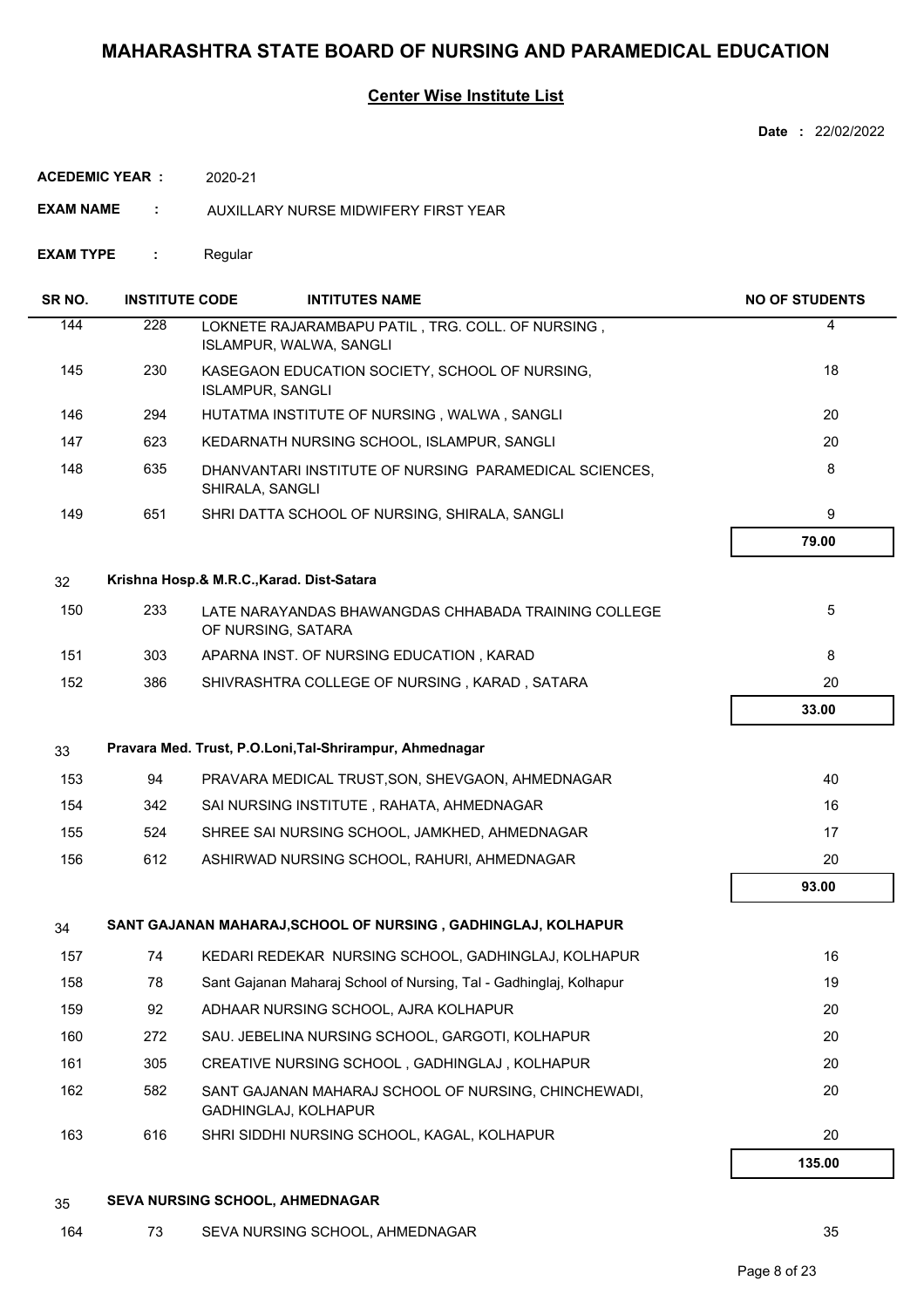|                  |                       |                                                                                     | Date: 22/02/2022      |
|------------------|-----------------------|-------------------------------------------------------------------------------------|-----------------------|
|                  | <b>ACEDEMIC YEAR:</b> | 2020-21                                                                             |                       |
| <b>EXAM NAME</b> | ÷                     | AUXILLARY NURSE MIDWIFERY FIRST YEAR                                                |                       |
| <b>EXAM TYPE</b> | ÷                     | Regular                                                                             |                       |
| SR NO.           | <b>INSTITUTE CODE</b> | <b>INTITUTES NAME</b>                                                               | <b>NO OF STUDENTS</b> |
| 165              | 620                   | DR. RAMESH DHOKANE PATIL SCHOOL OF NURSING, NEWASA,<br><b>AHMEDNAGAR</b>            | 15                    |
| 166              | 625                   | SHRUTI NURSING SCHOOL, SHRIRAMPUR, AHMEDNAGAR                                       | 22                    |
| 167              | 810                   | Saibaba Nursing School, Kolpewadi, Ahmednagar                                       | 40                    |
| 168              | 1017                  | SHRIRAMPUR NURSING SCHOOL, SHRIAMPUR, AHMEDNAGAR                                    | 20                    |
|                  |                       |                                                                                     | 132.00                |
| 36               |                       | SHARDABAI PAWAR INSTITUTE OF NURSING, PUNE                                          |                       |
| 169              | 90                    | PHALTAN EDUCATION SOCIETY, SCHOOL OF NURSING, PHALTAN<br>,SATARA                    | 7                     |
| 170              | 232                   | GIRIRAJ SCHOOL OF NURSING, BARAMATI                                                 | 26                    |
| 171              | 318                   | SHARDABAI PAWAR INSTITUTE OF NURSING, PUNE                                          | 36                    |
| 172              | 393                   | JAY INSTITUTE OF NURSING, INDAPUR, PUNE                                             | 20                    |
|                  |                       |                                                                                     | 89.00                 |
| 37               |                       | SIDDHAKALA SCHOOL OF NURSING, SANGAMNER, AHMEDNAGAR                                 |                       |
| 173              | 282                   | MAHARASHTRA HOMOEOPATHIC FOUNDATION'S SCHOOL OF<br>NURSING, PATHAR, AHMEDNAGAR      | 16                    |
| 174              | 307                   | WAMANRAO ITHAPE NURSING COLLEGE, SANGAMNER,<br>AHMEDNAGAR                           | 21                    |
| 175              | 506                   | KOPERGAON TALUKA VIDYARTHI SAHAYYAK SCHOOL OF<br>NURSING, KOPERGAON                 | 15                    |
| 176              | 604                   | MANGALA NURSING SCHOOL, AHMEDNAGAR                                                  | $\overline{7}$        |
| 177              | 629                   | LATE BHAU DAJI PATIL DESHMUKH GRAMIN VIKAS PRATISHTHAN'S<br>RANM SCHOOL, AHMEDNAGAR | 6                     |
|                  |                       |                                                                                     | 65.00                 |
| 38               |                       | ST.LUKES HOSPITAL, SHRIRAMPUR, AHMEDNAGAR                                           |                       |
| 178              | 98                    | NITYASEVA HOSPITAL NURSING SCHOOL, SHEVGAON,<br>AHMEDNAGAR                          | 12                    |
| 179              | 608                   | ABHINAV NURSING SCHOOL, AHMEDNAGAR                                                  | 17                    |
| 180              | 618                   | SAI NURSING SCHOOL, SHEVGAON, AHMEDNAGAR                                            | 17                    |
| 181              | 626                   | KOPARGAON NURSING SCHOOL, KOPERGAON, AHMEDNAGAR                                     | 20                    |
| 182              | 634                   | JIJAMATA NURSING SCHOOL, SHEVGAON, AHMEDNAGAR                                       | 17                    |
| 183              | 811                   | Raj Laxmi Nursing School, Ahmednagar                                                | 11                    |
|                  |                       |                                                                                     | 94.00                 |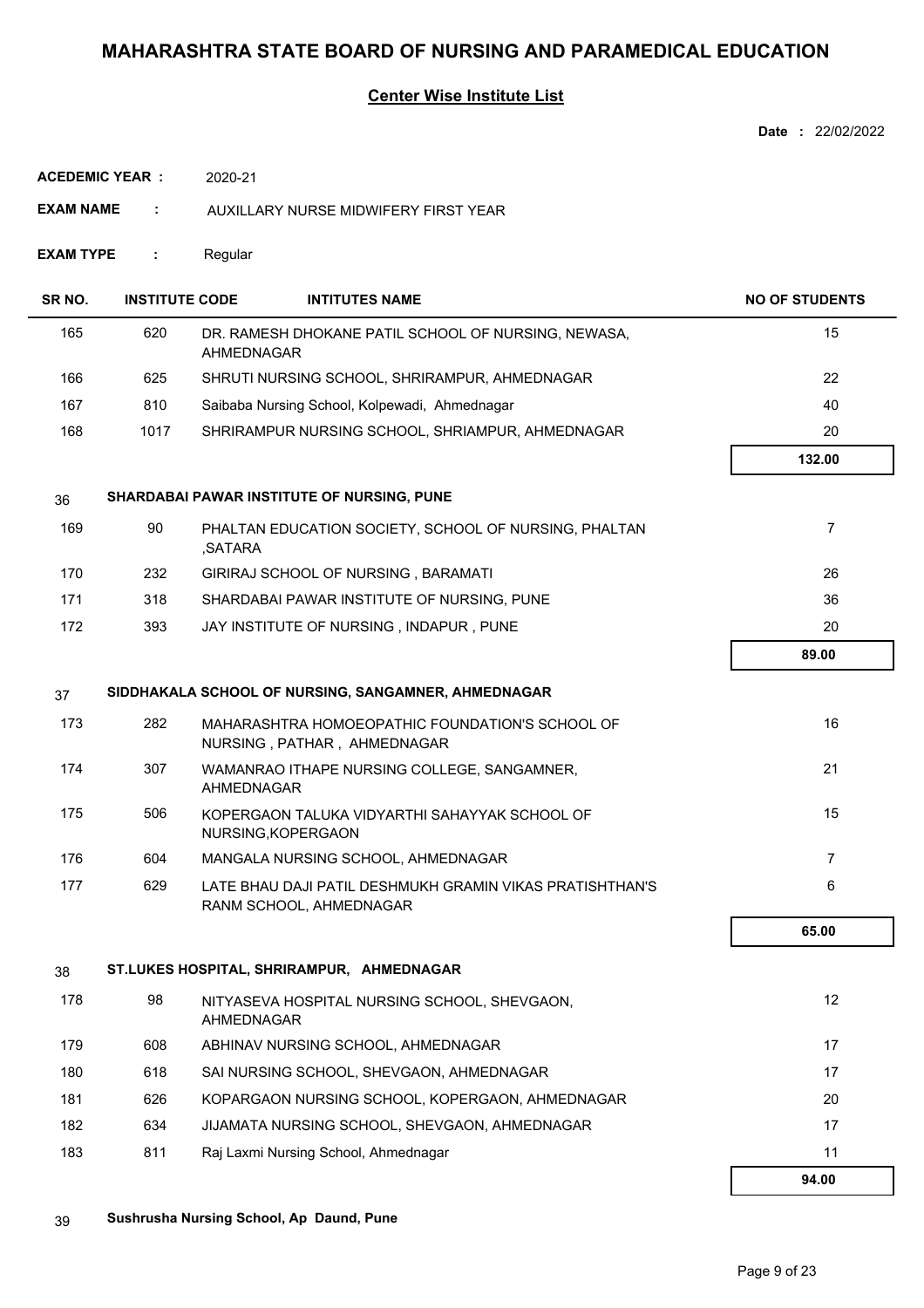### **Center Wise Institute List**

|                       |                       |                                                                             | <b>Date: 22/02/2022</b> |
|-----------------------|-----------------------|-----------------------------------------------------------------------------|-------------------------|
| <b>ACEDEMIC YEAR:</b> |                       | 2020-21                                                                     |                         |
| <b>EXAM NAME</b>      | ÷                     | AUXILLARY NURSE MIDWIFERY FIRST YEAR                                        |                         |
| <b>EXAM TYPE</b>      | ÷                     | Regular                                                                     |                         |
| SR NO.                | <b>INSTITUTE CODE</b> | <b>INTITUTES NAME</b>                                                       | <b>NO OF STUDENTS</b>   |
| 184                   | 499                   | Sushrusha Nursing School, Ap Daund, Pune                                    | $\mathbf{3}$            |
| 185                   | 500                   | SUSHILA NURSING SCHOOL, DAUND, PUNE                                         | 20                      |
|                       |                       |                                                                             | 23.00                   |
| 40                    |                       | VIJAYSINH MOHITE PATIL SCHOOL OF NURSING, MALSHIRAS, SOLAPUR                |                         |
| 186                   | 241                   | SAHARA INSTITUTE OF NURSING EDUCATION, AKLUJ, SOLAPUR                       | 20                      |
| 187                   | 449                   | DHANVANTERI SCHOOL OF NURSING, MALSHIRAS, SOLAPUR                           | 28                      |
| 188                   | 636                   | VIJAYSINH MOHITE PATIL SCHOOL OF NURSING, MALSHIRAS,<br><b>SOLAPUR</b>      | 20                      |
| 189                   | 650                   | YASH INSTITUTE OF NURSING PARAMEDICAL SCIENCES, INDAPUR,<br><b>PUNE</b>     | 20                      |
| 190                   | 1033                  | Swami Samarth Nursing School, Solapur                                       | 20                      |
|                       |                       |                                                                             | 108.00                  |
| 41                    |                       | WANLESS HOSPITAL COLLEGE OF NURSING, MIRAJ, DIST-SANGLI                     |                         |
| 191                   | 58                    | DESAI CHARITABLE TRUST TAL. MIRAJ, SANGLI                                   | 28                      |
| 192                   | 284                   | ADARSH NURSING SCHOOL, VITA, SANGLI                                         | 17                      |
| 193                   | 507                   | ABHINAV INSTITUTE OF NURSING EDUCATION, MIRAJ, SANGLI                       | 13                      |
| 194                   | 627                   | LAXMIPRABHA NURSING INSTITUTE, MIRAJ, SANGLI                                | 19                      |
| 195                   | 628                   | SHABBIR AHMED ANSARI NURSING SCHOOL, MIRAJ, SANGLI                          | 18                      |
|                       |                       |                                                                             | 95.00                   |
| <b>Nagpur</b>         |                       |                                                                             |                         |
| 42                    |                       | DAGA MEMORIAL HOSPITAL, NAGPUR                                              |                         |
| 196                   | 103                   | MAHAL MATERNITY HOM, SON, NAGPUR                                            | 13                      |
| 197                   | 106                   | DAGA MEMORIAL HOSPITAL, NAGPUR                                              | 20                      |
| 198                   | 114                   | SWAMI VIVEKANAND MED MISSION, PARSODI, SON, KHAPRI,<br><b>NAGPUR</b>        | 14                      |
| 199                   | 120                   | DR.DALVI MEMORIAL HOSPITAL, SON, NAGPUR                                     | 10                      |
| 200                   | 267                   | ASHARAM SCHOOL OF NURSING, NAGPUR                                           | 19                      |
| 201                   | 280                   | MATRU SEVA SANGH NURSING SCHOOL, SITABULDI, MATERNITY<br><b>HOME NAGPUR</b> | 9                       |
| 202                   | 515                   | SUVARNA SCHOOL OF NURSING SAONER, NAGPUR                                    | 19                      |
| 203                   | 1040                  | INDIRA GANDHI SCHOOL OF NURSING, Golchha marg, sadar, NAGPUR                | 19                      |
|                       |                       |                                                                             | 123.00                  |

## 43 **DIST.HOSPITAL FOR WOMEN , AMRAVATI**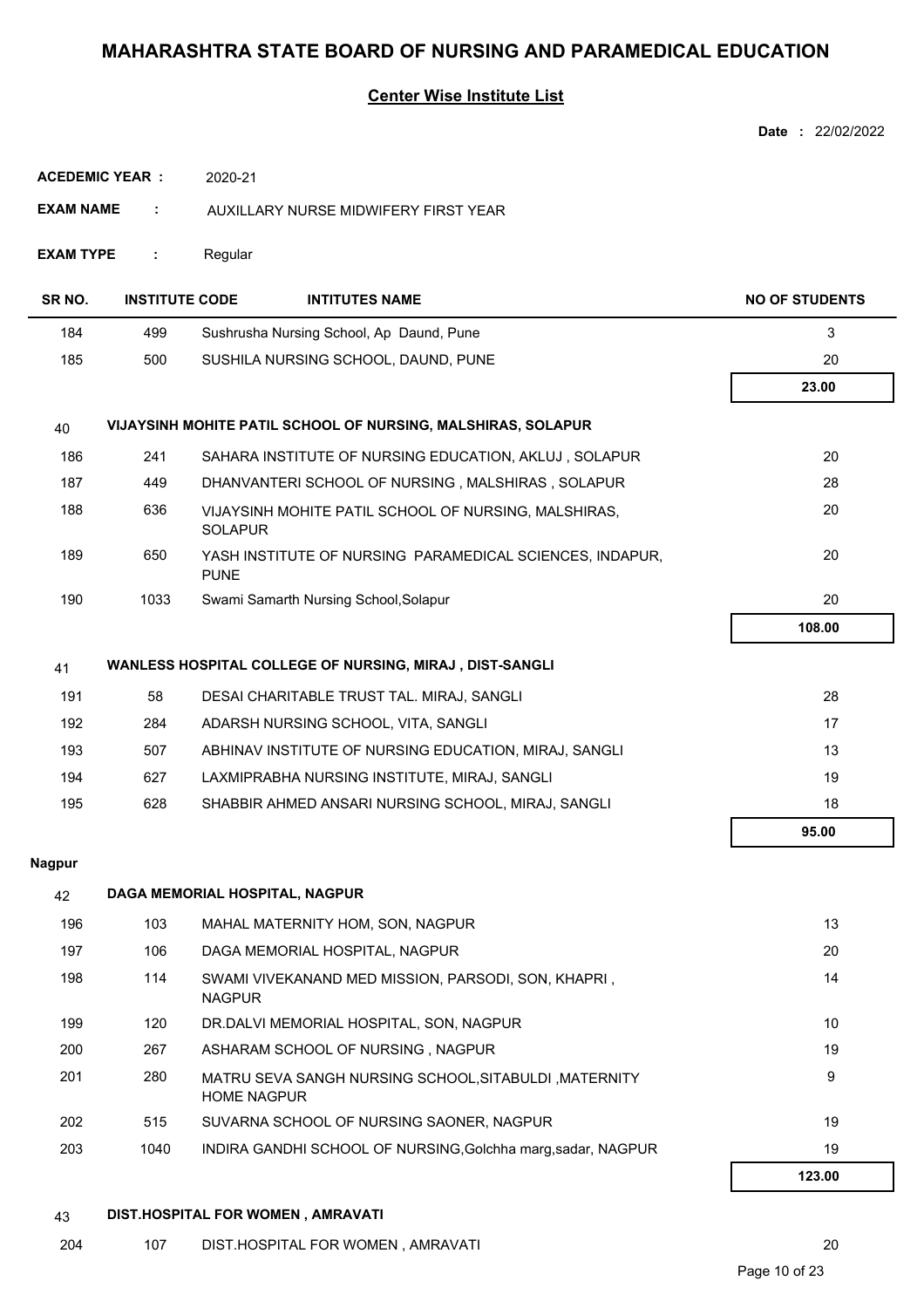|                        |                       |                                    |                                                           | Date: 22/02/2022      |
|------------------------|-----------------------|------------------------------------|-----------------------------------------------------------|-----------------------|
| <b>ACEDEMIC YEAR :</b> |                       | 2020-21                            |                                                           |                       |
| <b>EXAM NAME</b>       | ÷                     |                                    | AUXILLARY NURSE MIDWIFERY FIRST YEAR                      |                       |
| <b>EXAM TYPE</b>       | ÷                     | Regular                            |                                                           |                       |
| SR <sub>NO.</sub>      | <b>INSTITUTE CODE</b> |                                    | <b>INTITUTES NAME</b>                                     | <b>NO OF STUDENTS</b> |
| 205                    | 116                   |                                    | MAA GAYATRI SCHOOL OF NURSING, ACHALPUR, AMRAVATI         | 20                    |
| 206                    | 274                   | <b>AMRAVATI</b>                    | UTTAMRAO UMAK MEMORIAL NURSING SCHOOL, ANJANGAON,         | 20                    |
| 207                    | 275                   |                                    | KAMLABAI UMAK NURSING SCHOOL, AMRAVATI                    | 16                    |
|                        |                       |                                    |                                                           | 76.00                 |
| 44                     |                       | Dist.Hospital for Women, Akola     |                                                           |                       |
| 208                    | 108                   |                                    | DIST.HOSPITAL FOR WOMEN, AKOLA                            | 19                    |
| 209                    | 568                   |                                    | MAHARSHI WALMIKI INSTITUTE OF NURSING MALKAPUR, AKOLA     | 27                    |
| 210                    | 571                   |                                    | AZAD HIND NURSING SCHOOL, AKOLA                           | 20                    |
| 211                    | 1030                  |                                    | MAA ANUSAYA SCHOOL OF NURSING, AKOLA                      | 15                    |
|                        |                       |                                    |                                                           | 81.00                 |
| 45                     |                       |                                    | DR. PANJABRAO DESHMUKH INST. OF NSG. AMRAVATI             |                       |
| 212                    | 146                   |                                    | DR. PANJABRAO DESHMUKH INST. OF NSG. AMRAVATI             | 26                    |
| 213                    | 333                   |                                    | FLORENCE NIGHTINGLE NURSING SCHOOL, AMRAVATI              | 30                    |
| 214                    | 334                   |                                    | EKVIRA SCHOOL OF NURSING, DARYAPUR, AMRAVATI              | 21                    |
| 215                    | 341                   |                                    | M.J. PAWADE NURSING SCHOOL, WARUD, AMRAVATI               | 20                    |
| 216                    | 381                   |                                    | MELGHAT NURSING SCHOOL, PARATWADA, AMRAVATI               | 20                    |
| 217                    | 539                   | <b>AMRAVATI</b>                    | SHRI SANT LAHANUJI MAHARAJ SCHOOL OF NURSING, DARYAPUR,   | 36                    |
|                        |                       |                                    |                                                           | 153.00                |
| 46                     |                       |                                    | FLORENCE NIGHTINGALE TRAINING COLLEGE OF NURSING, WARDHA. |                       |
| 218                    | 101                   | NURSING, WARDHA.                   | FLORENCE NIGHTINGALE TRAINING COLLEGE OF                  | 56                    |
| 219                    | 140                   |                                    | JANATA NURSING SCHOOL, HINGANGHAT, WARDHA                 | 10                    |
| 220                    | 149                   |                                    | SHALOM SCHOOL OF NURSING, WARDHA                          | 40                    |
| 221                    | 331                   |                                    | SARASWATI NURSING SCHOOL GUNJKHEDA WARDHA                 | 20                    |
| 222                    | 674                   |                                    | KINKAR SCHOOL OF NURSING, SELOO, WARDHA                   | 20                    |
| 223                    | 686                   |                                    | SATAO NURSING TRAINING SCHOOL, WARDHA                     | 19                    |
| 224                    | 814                   |                                    | Kasturba Nursing School, Samudrapur, Wardha               | 20                    |
|                        |                       |                                    |                                                           | 185.00                |
| 47                     |                       | <b>GENERAL HOSPITAL GADCHIROLI</b> |                                                           |                       |
| 225                    | 113                   |                                    | <b>GENERAL HOSPITAL GADCHIROLI</b>                        | 20                    |
| 226                    | 253                   |                                    | DR. SALVE NURSING INSTITUTE COLLEGE, GADCHIROLI           | $\overline{7}$        |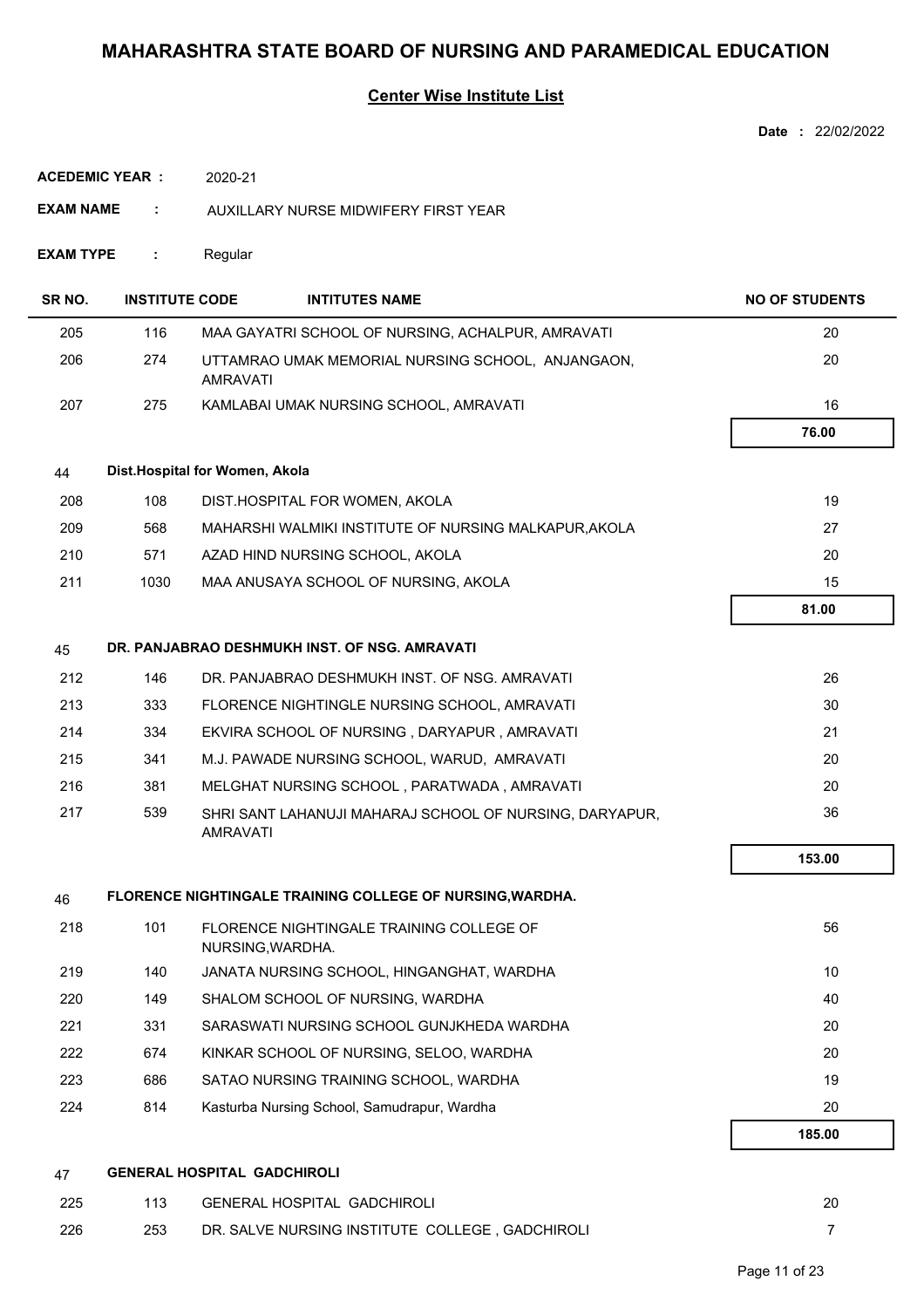## **Center Wise Institute List**

|                        |         |                       | Date: 22/02/2022                                                                                                                                                                                                                                                                                                                                                                                                                                                                                                                                                                                                                                                                                                                                                                                                                                                                                                                                                                                                                                                                                                                                                                                                                                       |
|------------------------|---------|-----------------------|--------------------------------------------------------------------------------------------------------------------------------------------------------------------------------------------------------------------------------------------------------------------------------------------------------------------------------------------------------------------------------------------------------------------------------------------------------------------------------------------------------------------------------------------------------------------------------------------------------------------------------------------------------------------------------------------------------------------------------------------------------------------------------------------------------------------------------------------------------------------------------------------------------------------------------------------------------------------------------------------------------------------------------------------------------------------------------------------------------------------------------------------------------------------------------------------------------------------------------------------------------|
| <b>ACEDEMIC YEAR :</b> | 2020-21 |                       |                                                                                                                                                                                                                                                                                                                                                                                                                                                                                                                                                                                                                                                                                                                                                                                                                                                                                                                                                                                                                                                                                                                                                                                                                                                        |
| <b>EXAM NAME</b><br>÷  |         |                       |                                                                                                                                                                                                                                                                                                                                                                                                                                                                                                                                                                                                                                                                                                                                                                                                                                                                                                                                                                                                                                                                                                                                                                                                                                                        |
| <b>EXAM TYPE</b><br>÷  | Regular |                       |                                                                                                                                                                                                                                                                                                                                                                                                                                                                                                                                                                                                                                                                                                                                                                                                                                                                                                                                                                                                                                                                                                                                                                                                                                                        |
|                        |         | <b>INTITUTES NAME</b> | <b>NO OF STUDENTS</b>                                                                                                                                                                                                                                                                                                                                                                                                                                                                                                                                                                                                                                                                                                                                                                                                                                                                                                                                                                                                                                                                                                                                                                                                                                  |
| 360                    |         |                       | 20                                                                                                                                                                                                                                                                                                                                                                                                                                                                                                                                                                                                                                                                                                                                                                                                                                                                                                                                                                                                                                                                                                                                                                                                                                                     |
| 672                    |         |                       | 15                                                                                                                                                                                                                                                                                                                                                                                                                                                                                                                                                                                                                                                                                                                                                                                                                                                                                                                                                                                                                                                                                                                                                                                                                                                     |
|                        |         |                       | 62.00                                                                                                                                                                                                                                                                                                                                                                                                                                                                                                                                                                                                                                                                                                                                                                                                                                                                                                                                                                                                                                                                                                                                                                                                                                                  |
|                        |         |                       |                                                                                                                                                                                                                                                                                                                                                                                                                                                                                                                                                                                                                                                                                                                                                                                                                                                                                                                                                                                                                                                                                                                                                                                                                                                        |
| 110                    |         |                       | 19                                                                                                                                                                                                                                                                                                                                                                                                                                                                                                                                                                                                                                                                                                                                                                                                                                                                                                                                                                                                                                                                                                                                                                                                                                                     |
| 115                    |         |                       | 18                                                                                                                                                                                                                                                                                                                                                                                                                                                                                                                                                                                                                                                                                                                                                                                                                                                                                                                                                                                                                                                                                                                                                                                                                                                     |
| 125                    |         |                       | 22                                                                                                                                                                                                                                                                                                                                                                                                                                                                                                                                                                                                                                                                                                                                                                                                                                                                                                                                                                                                                                                                                                                                                                                                                                                     |
| 138                    |         |                       | 35                                                                                                                                                                                                                                                                                                                                                                                                                                                                                                                                                                                                                                                                                                                                                                                                                                                                                                                                                                                                                                                                                                                                                                                                                                                     |
| 377                    |         |                       | 20                                                                                                                                                                                                                                                                                                                                                                                                                                                                                                                                                                                                                                                                                                                                                                                                                                                                                                                                                                                                                                                                                                                                                                                                                                                     |
| 517                    |         |                       | 20                                                                                                                                                                                                                                                                                                                                                                                                                                                                                                                                                                                                                                                                                                                                                                                                                                                                                                                                                                                                                                                                                                                                                                                                                                                     |
|                        |         |                       | 134.00                                                                                                                                                                                                                                                                                                                                                                                                                                                                                                                                                                                                                                                                                                                                                                                                                                                                                                                                                                                                                                                                                                                                                                                                                                                 |
|                        |         |                       |                                                                                                                                                                                                                                                                                                                                                                                                                                                                                                                                                                                                                                                                                                                                                                                                                                                                                                                                                                                                                                                                                                                                                                                                                                                        |
| 118                    |         |                       | 30                                                                                                                                                                                                                                                                                                                                                                                                                                                                                                                                                                                                                                                                                                                                                                                                                                                                                                                                                                                                                                                                                                                                                                                                                                                     |
| 122                    |         |                       | 28                                                                                                                                                                                                                                                                                                                                                                                                                                                                                                                                                                                                                                                                                                                                                                                                                                                                                                                                                                                                                                                                                                                                                                                                                                                     |
| 148                    |         |                       | 31                                                                                                                                                                                                                                                                                                                                                                                                                                                                                                                                                                                                                                                                                                                                                                                                                                                                                                                                                                                                                                                                                                                                                                                                                                                     |
| 289                    |         |                       | 20                                                                                                                                                                                                                                                                                                                                                                                                                                                                                                                                                                                                                                                                                                                                                                                                                                                                                                                                                                                                                                                                                                                                                                                                                                                     |
| 299                    |         |                       | 20                                                                                                                                                                                                                                                                                                                                                                                                                                                                                                                                                                                                                                                                                                                                                                                                                                                                                                                                                                                                                                                                                                                                                                                                                                                     |
| 350                    |         |                       | 20                                                                                                                                                                                                                                                                                                                                                                                                                                                                                                                                                                                                                                                                                                                                                                                                                                                                                                                                                                                                                                                                                                                                                                                                                                                     |
| 359                    |         |                       | 21                                                                                                                                                                                                                                                                                                                                                                                                                                                                                                                                                                                                                                                                                                                                                                                                                                                                                                                                                                                                                                                                                                                                                                                                                                                     |
|                        |         |                       | 170.00                                                                                                                                                                                                                                                                                                                                                                                                                                                                                                                                                                                                                                                                                                                                                                                                                                                                                                                                                                                                                                                                                                                                                                                                                                                 |
|                        |         |                       |                                                                                                                                                                                                                                                                                                                                                                                                                                                                                                                                                                                                                                                                                                                                                                                                                                                                                                                                                                                                                                                                                                                                                                                                                                                        |
| 372                    |         |                       | 30                                                                                                                                                                                                                                                                                                                                                                                                                                                                                                                                                                                                                                                                                                                                                                                                                                                                                                                                                                                                                                                                                                                                                                                                                                                     |
| 553                    |         |                       | 11                                                                                                                                                                                                                                                                                                                                                                                                                                                                                                                                                                                                                                                                                                                                                                                                                                                                                                                                                                                                                                                                                                                                                                                                                                                     |
| 555                    |         |                       | 20                                                                                                                                                                                                                                                                                                                                                                                                                                                                                                                                                                                                                                                                                                                                                                                                                                                                                                                                                                                                                                                                                                                                                                                                                                                     |
|                        |         |                       | 61.00                                                                                                                                                                                                                                                                                                                                                                                                                                                                                                                                                                                                                                                                                                                                                                                                                                                                                                                                                                                                                                                                                                                                                                                                                                                  |
|                        |         |                       |                                                                                                                                                                                                                                                                                                                                                                                                                                                                                                                                                                                                                                                                                                                                                                                                                                                                                                                                                                                                                                                                                                                                                                                                                                                        |
| 112                    |         |                       | 18                                                                                                                                                                                                                                                                                                                                                                                                                                                                                                                                                                                                                                                                                                                                                                                                                                                                                                                                                                                                                                                                                                                                                                                                                                                     |
| 155                    |         |                       | $12 \overline{ }$                                                                                                                                                                                                                                                                                                                                                                                                                                                                                                                                                                                                                                                                                                                                                                                                                                                                                                                                                                                                                                                                                                                                                                                                                                      |
| 426                    |         |                       | 28                                                                                                                                                                                                                                                                                                                                                                                                                                                                                                                                                                                                                                                                                                                                                                                                                                                                                                                                                                                                                                                                                                                                                                                                                                                     |
|                        |         | <b>INSTITUTE CODE</b> | AUXILLARY NURSE MIDWIFERY FIRST YEAR<br>NAVJEEVAN NURSING SCHOOL, CHAMORSHI, GADCHIROLI<br>SHRI SAI SCHOOL OF NURSING, ARMORI, GADCHIROLI<br><b>GENERAL HOSPITAL , YAVATMAL</b><br><b>GENERAL HOSPITAL, YAVATMAL</b><br>HELEN ROSE SCHOOL OF NURSING UMRI, YAVATMAL<br>PADOLE NURSING SCHOOL, YAVATMAL<br>DR. ARCHANATAI GADE PATIL SCHOOL OF NURSING LOHARA<br>YAVATMAL<br>SHRI SWAMI SAMARTH NURSING SCHOOL, YAVATMAL<br>Yash Institute of Nursing, Athori Bazar, Yavatmal<br><b>GENERAL HOSPITAL, Akola</b><br>AKANKSHA SOCIAL WELFARE AND HRDA, INSTITUTE OF NURSING<br>EDUCATION, AKOLA<br>NATIONAL SCHOOL OF NURSING, AKOLA<br>DR VANDANTAI DHONE NURSING SCHOOL, AKOLA<br>RADHIKA NURSING SCHOOL, AKOLA<br>ANGLE OF MERCY INSTITUTE OF NURSING SCIENCE, AKOLA<br>RAJSHREE SCHOOL OF NURSING, MEHKAR, BULDANA<br>HARSH SCHOOL OF NURSING, KHAMGAON, BULDANA<br><b>GENERAL HOSPITAL, AMRAVATI</b><br>SMT. VASUNDHARABAI GHUIKHEDKAR NURSING SCHOOL,<br><b>AMRAVATI</b><br>Sardar Nursing Institute, Walgaon Road, Amravati<br>M.J. Pawade Nurisng School, Tal - Morshi, Amravati<br><b>GENERAL HOSPITAL, Bhandara</b><br>GENERAL HOSPITAL, BHANDARA<br>SHARDA NURSING SCHOOL, KHAPA TUMSAR, BHANDARA<br>PAWANRAJA NURSING SCHOOL, PAUNI, BHANDARA |

248 550 Gondia Nursing College, Gondia 20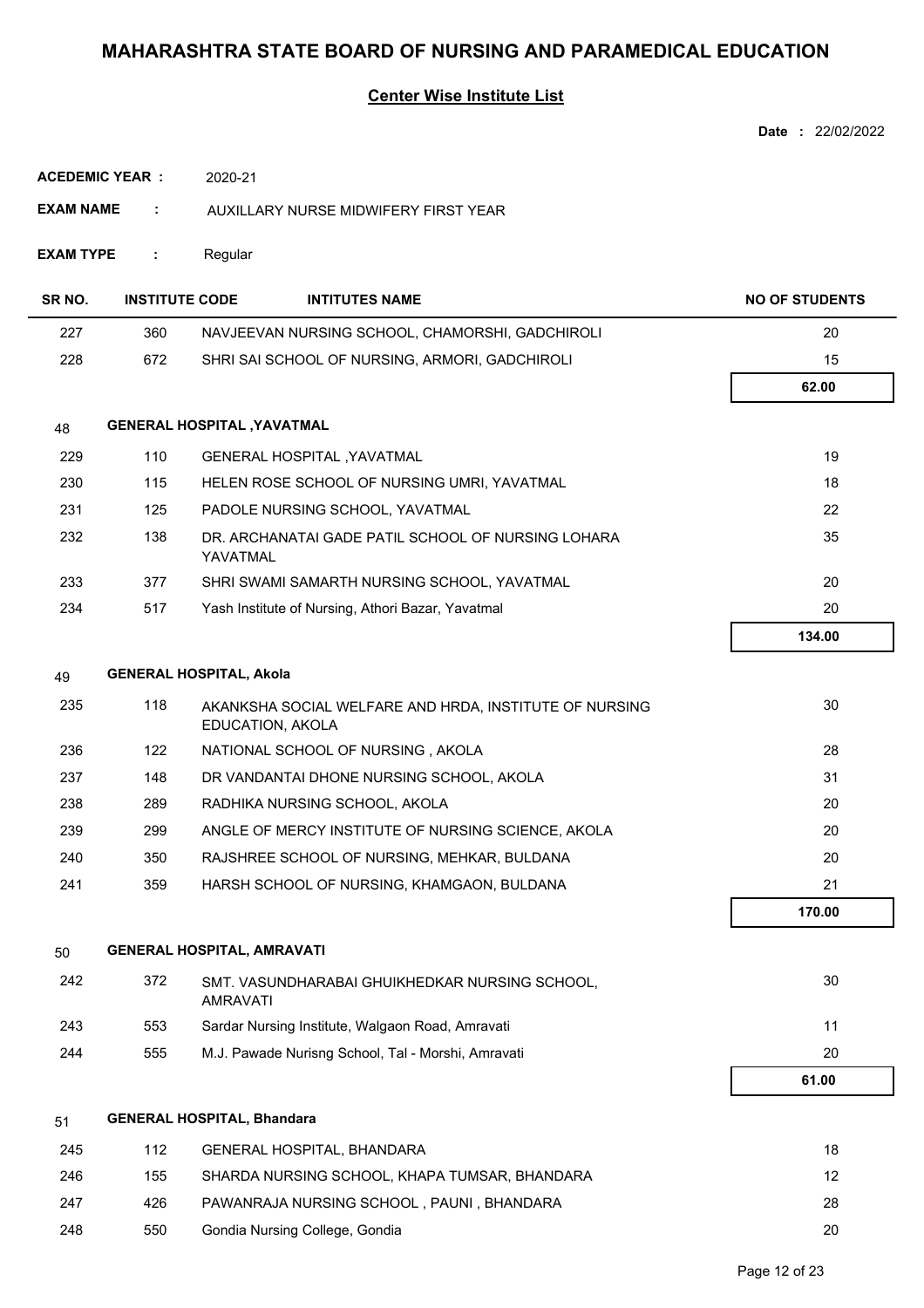|                       |                       |                                                                           | Date: 22/02/2022      |
|-----------------------|-----------------------|---------------------------------------------------------------------------|-----------------------|
| <b>ACEDEMIC YEAR:</b> |                       | 2020-21                                                                   |                       |
| <b>EXAM NAME</b>      | ÷                     | AUXILLARY NURSE MIDWIFERY FIRST YEAR                                      |                       |
| <b>EXAM TYPE</b>      | ÷                     | Regular                                                                   |                       |
| SR NO.                | <b>INSTITUTE CODE</b> | <b>INTITUTES NAME</b>                                                     | <b>NO OF STUDENTS</b> |
| 249                   | 690                   | G.S.NURSING SCHOOL, SAKOLI, BHANDARA                                      | 18                    |
| 250                   | 935                   | Spandan Nursing School, Pauni, Bhandara                                   | 20                    |
| 251                   | 1041                  | ASHWINI NURSING TRAINING SCHOOL, GONDIA                                   | 19                    |
|                       |                       |                                                                           | 135.00                |
| 52                    |                       | <b>GENERAL HOSPITAL, BULDANA</b>                                          |                       |
| 252                   | 111                   | <b>GENERAL HOSPITAL, BULDANA</b>                                          | 21                    |
| 253                   | 129                   | ANURADHA NURSING SCHOOL, CHIKHALI                                         | 20                    |
| 254                   | 152                   | INDIRA BAHU. SHIKSHAN SANSTHS, SCHOOL OF NURSING,<br>SAGWAN, BULDHANA     | 11                    |
| 255                   | 153                   | INDIRA BAHU SHIKSHAN SANSTHS, SCHOOL OF NURSING, BELAD<br><b>MALKAPUR</b> | 17                    |
| 256                   | 682                   | KALASKAR NURSING INSTITUTE, NANDURA, BULDHANA                             | 20                    |
|                       |                       |                                                                           | 89.00                 |
| 53                    |                       | <b>GENERAL HOSPITAL, WARDHA</b>                                           |                       |
| 257                   | 105                   | <b>GENERAL HOSPITAL, WARDHA</b>                                           | 18                    |
| 258                   | 557                   | Sunita Nursing School, Tal Shelu, Wardha                                  | 13                    |
| 259                   | 653                   | CHETNA NURSING INSTITUTE, WARDHA                                          | 20                    |
| 260                   | 660                   | D. P. NURSING SCHOOL & RESEARCH INSTITUTE, WARDHA                         | 11                    |
| 261                   | 813                   | Dimond Nursing Institute, Deoli, Wardha                                   | 20                    |
| 262                   | 1045                  | MAHATMA GANDHI NURSING INSTITUTE, DEOLI, WARDHA                           | 20                    |
|                       |                       |                                                                           | 102.00                |
| 54                    |                       | <b>GENERAL HOSPITAL, WASHIM</b>                                           |                       |
| 263                   | 124                   | MAA GANGA NURSING SCHOOL, WASHIM                                          | 17                    |
| 264                   | 327                   | MANSI COLLEGE OF NURSING, WASHIM                                          | 20                    |
| 265                   | 548                   | Nazarene Nursing Training College, Pusad Road, Washim                     | 19                    |
| 266                   | 680                   | DR. K. B. MAPRI INSTITUTE OF NURISNG, LONAR, BULDHANA                     | 21                    |
| 267                   | 1050                  | GENERAL HOSPITAL, WASHIM                                                  | 10                    |
|                       |                       |                                                                           | 87.00                 |
| 55                    |                       | <b>GENERAL HOSPITAL, CHANDRAPUR</b>                                       |                       |
| 268                   | 109                   | GENERAL HOSPITAL, CHANDRAPUR                                              | 20                    |
| 269                   | 130                   | KALYAN INSTITUTE OF NURSING EDUCATION, RAJURA,<br><b>CHANDRAPUR</b>       | 26                    |
| 270                   | 131                   | PRABHADEVI SCHOOL OF NURSING, CHANDRAPUR                                  | 40                    |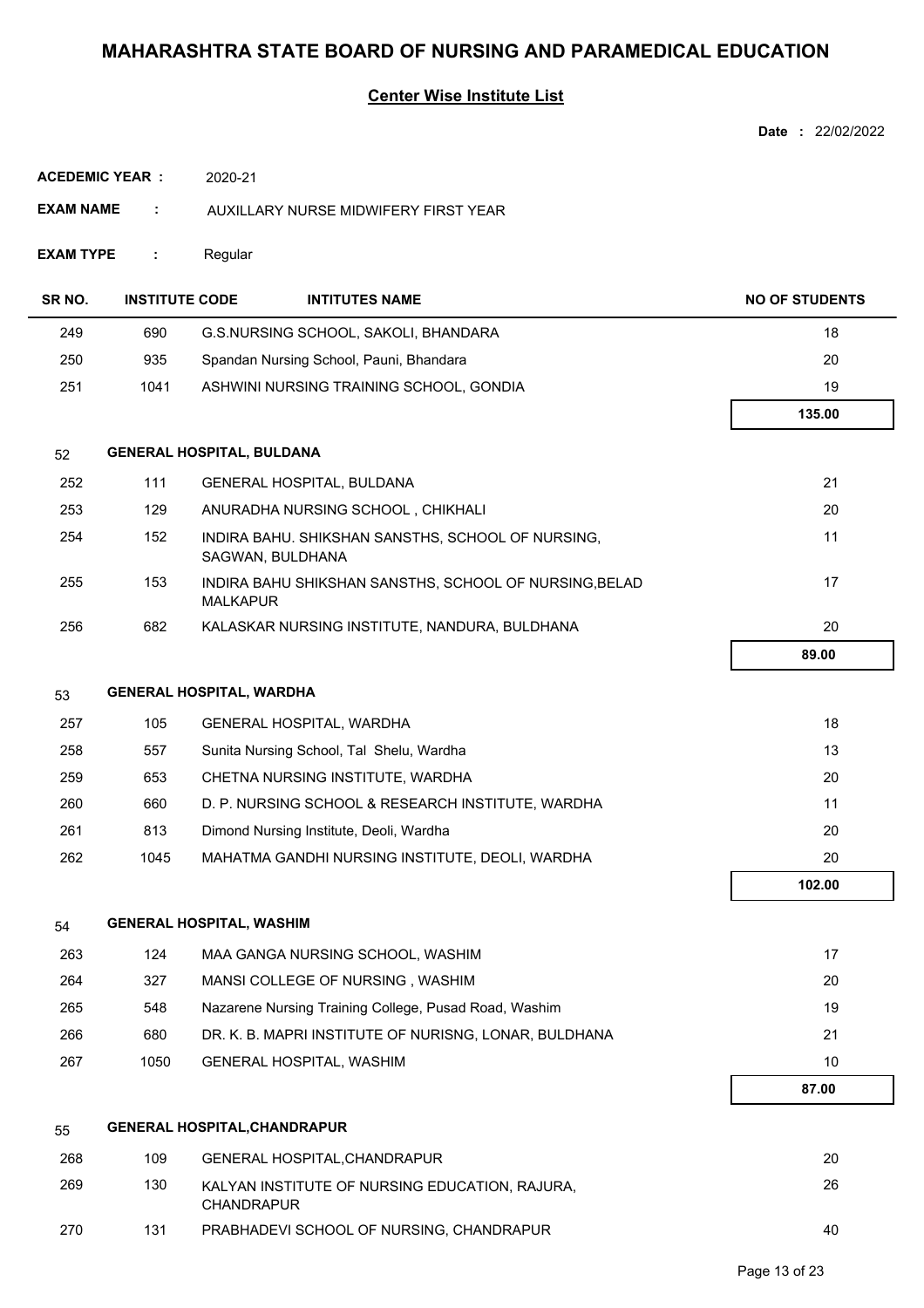| Date | 22/02/2022 |
|------|------------|
|      |            |

| <b>ACEDEMIC YEAR:</b><br>2020-21 |                       |                                 |                                                          |                       |
|----------------------------------|-----------------------|---------------------------------|----------------------------------------------------------|-----------------------|
| <b>EXAM NAME</b>                 | ÷                     |                                 | AUXILLARY NURSE MIDWIFERY FIRST YEAR                     |                       |
| <b>EXAM TYPE</b>                 | ÷                     | Regular                         |                                                          |                       |
| SR NO.                           | <b>INSTITUTE CODE</b> |                                 | <b>INTITUTES NAME</b>                                    | <b>NO OF STUDENTS</b> |
| 271                              | 655                   |                                 | DEONIL SCHOOL OF NURSING, MUL, CHANDRAPUR                | 20                    |
| 272                              | 664                   |                                 | MOTHER TERESA NURSING ACADAMY, BALLARPUR, CHANDRAPUR     | 8                     |
| 273                              | 675                   | <b>CHANDRAPUR</b>               | SANT GAJANAN MAHARAJ NURSING SCHOOL, SINDE WAHI,         | 20                    |
| 274                              | 822                   |                                 | Jijamata Insitute of Nursing, Bhadrawati, Chandrapur     | 13                    |
| 275                              | 824                   |                                 | Rashtriy Nursing School, Rajura, Chandrapur              | 15                    |
|                                  |                       |                                 |                                                          | 162.00                |
| 56                               |                       |                                 | Indira Gandhi Medical College & Hospital, Nagpur         |                       |
| 276                              | 121                   |                                 | RIGHT VALUE INSTITUTE OF NURSING, NAGPUR                 | 15                    |
| 277                              | 266                   |                                 | ARNEJA INSTITUTE OF NURSING SCIENCES, NAGPUR             | 14                    |
| 278                              | 329                   |                                 | MOTHER TERESA NURSING INSTITUTE, NAGPUR                  | 18                    |
| 279                              | 516                   |                                 | Indira Gandhi ANM Nursing School, Tal Bhiwapur, Nagpur   | 20                    |
| 280                              | 666                   |                                 | ACHARYA VINOBA BHAVE SCHOOL OF NURSING, KATOL, NAGPUR    | 30                    |
| 281                              | 771                   |                                 | SMT. LAXMIBAI CHANDEKAR NURSING SCHOOL, GORGAON, GONDIA  | 20                    |
| 282                              | 772                   | <b>GONDIA</b>                   | GONDIA CITY INSTITUTE OF NURSING & PARAMEDICAL SCIENCES, | 20                    |
| 283                              | 819                   |                                 | S.M.Nursing School, Gondia                               | 20                    |
|                                  |                       |                                 |                                                          | 157.00                |
| 57                               |                       | K.T.S. GENERAL HOSPITAL, GONDIA |                                                          |                       |
| 284                              | 552                   |                                 | S. CHANDRA SCHOOL OF NURSING, ARJUNI GONDIA              | 20                    |
| 285                              | 558                   |                                 | S.R.V. NURSING SCHOOL, DAWAKI, TAL DEORI DIST GONDIA     | 20                    |
| 286                              | 658                   |                                 | KAMALATAI BUDHE NURSING SCHOOL, GONDIA                   | 20                    |
| 287                              | 769                   |                                 | S. CHANDRA NURSING SCHOOL, AMGAON, GONDIA                | 20                    |
| 288                              | 937                   |                                 | RADHABAI BAHEKAR SCHOOL OF NURSING, GONDIA.              | 20                    |
| 289                              | 1025                  |                                 | K.T.S. GENERAL HOSPITAL, GONDIA                          | 19                    |
|                                  |                       |                                 |                                                          | 119.00                |
| 58                               |                       |                                 | KASTURBA HEALTH SOCIETY, SEVAGRAM, WARDHA                |                       |
| 290                              | 117                   |                                 | BHARTIYA MAHILA VIKAS NURSING SCHOOL, RAMNAGAR, WARDHA   | 11                    |
| 291                              | 139                   |                                 | SHRI RADHASWAMI NURSING SCHOOL, WARDHA                   | $12 \overline{ }$     |
| 292                              | 151                   |                                 | KASABAI SCHOOL OF NURSING, SEVAGRAM, WARDHA              | 15                    |
| 293                              | 328                   |                                 | EKVIRA DEVI EDUCATION SOCIETY, SCHOOL OF NURSING, WARDHA | 11                    |
| 294                              | 373                   |                                 | PARVATIBAI SCHOOL OF NURSING, WARDHA                     | 31                    |
| 295                              | 523                   | WARDHA                          | NEW MAHARASHTRA INSTITUTE OF NURSING, MAHADEVPURA,       | 20                    |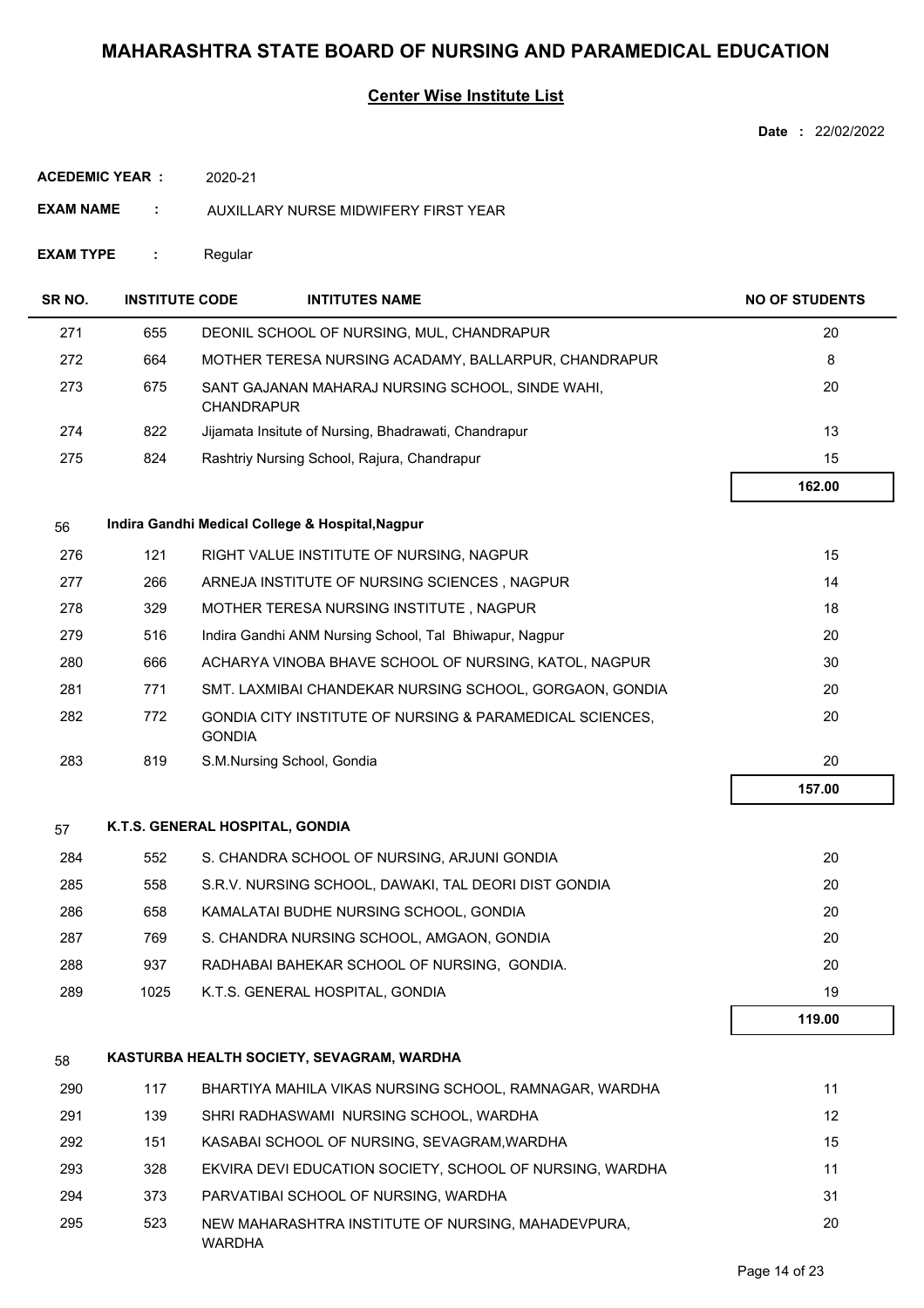|                       |                       |                                                                                                | Date: 22/02/2022      |
|-----------------------|-----------------------|------------------------------------------------------------------------------------------------|-----------------------|
| <b>ACEDEMIC YEAR:</b> |                       | 2020-21                                                                                        |                       |
| <b>EXAM NAME</b>      | ÷                     | AUXILLARY NURSE MIDWIFERY FIRST YEAR                                                           |                       |
| <b>EXAM TYPE</b>      | ÷                     | Regular                                                                                        |                       |
|                       |                       |                                                                                                |                       |
| SR NO.                | <b>INSTITUTE CODE</b> | <b>INTITUTES NAME</b>                                                                          | <b>NO OF STUDENTS</b> |
| 296                   | 659                   | NANDATAI LOHAVE SCHOOL OF NURSING, WARDHA                                                      | 21                    |
|                       |                       |                                                                                                | 121.00                |
| 59                    |                       | MADHURIBAI DESHMUKH INST.OF NSG.EDU., NAGPUR                                                   |                       |
| 297                   | 123                   | TIRPUDE NURSING TRAINING SCHOOL, NAGPUR                                                        | 21                    |
| 298                   | 141                   | KALYANI NURSING SCHOOL, NAGPUR                                                                 | 19                    |
| 299                   | 688                   | POOJA NURSING SCHOOL, NAGPUR                                                                   | 41                    |
| 300                   | 689                   | HEALTH CARE NURSING SCHOOL, AMGAON, GONDIA                                                     | 20                    |
| 301                   | 826                   | Tanisq School of Nursing, Nagpur                                                               | 29                    |
| 302                   | 924                   | Shree Sai School of Nursing, Umrer, Nagpur                                                     | 19                    |
|                       |                       |                                                                                                | 149.00                |
| 60                    |                       | PAINGANGA INSTITUTE OF NURSING, BULDANA                                                        |                       |
| 303                   | 654                   | JIJAMATA SCHOOL OF NURSING, BULDANA                                                            | 16                    |
| 304                   | 671                   | PAINGANGA INSTITUTE OF NURSING, BULDANA                                                        | 13                    |
| 305                   | 676                   | MAHATMA JYOTIBA PHULE BAHU. SHIKSHAN SANSTHAS NURSING<br>SCHOOL, CHIKHALI, BULDHANA            | 19                    |
| 306                   | 820                   | Vision Nursing School, Buldhana                                                                | 12                    |
| 307                   | 1003                  | Dnyandeep Vimukta Va Bhatkya Jati, Jamati Shikshan Prasarak Mandal<br>Nursing School, Buldhana | 18                    |
|                       |                       |                                                                                                | 78.00                 |
| 61                    |                       | POOJA NURSING INSTITUTE, BHANDARA                                                              |                       |
| 308                   | 378                   | POOJA NURSING INSTITUTE, BHANDARA                                                              | 20                    |
| 309                   | 512                   | ASHIRWAD NURSING SCHOOL OF ANM, SAKOLI BHANDARA                                                | 37                    |
| 310                   | 657                   | MAHALAXMI NURSING SCHOOL, TUMSAR, BHANDARA                                                     | 18                    |
| 311                   | 661                   | SAI NURSING SCHOOL, TUMSAR, BHANDARA                                                           | 50                    |
| 312                   | 679                   | AROMIRA SCHOOL OF NURSING, BHANDARA                                                            | 20                    |
| 313                   | 687                   | NAV YUVA NURSING SCHOOL, BHANDARA                                                              | 30                    |
|                       |                       |                                                                                                | 175.00                |
| 62                    |                       | PRUTHVIRAJ DESHMUKH NURSING INSTITUTE, DIGRAS, YAVATMAL                                        |                       |
| 314                   | 134                   | TULSHIRAMJI SHEBE SCHOOL OF NURSING, PUSAD, YAVATMAL                                           | 30                    |
| 315                   | 137                   | MUNGASAJI MAHARAJ NURSING SCHOOL, DHARWA, YAVATMAL                                             | 20                    |
| 316                   | 256                   | PRUTHVIRAJ DESHMUKH NURSING INSTITUTE, LOHARA, YAVATMAL                                        | 17                    |
| 317                   | 513                   | Jeevan Rekha School of Nursing, Tal Umarkhed, Yavatmal                                         | 19                    |
| 318                   | 673                   | INDIRABAI BHOYAR SCHOOL OF NURSING, GHATANJI, YAVATMAL                                         | 16                    |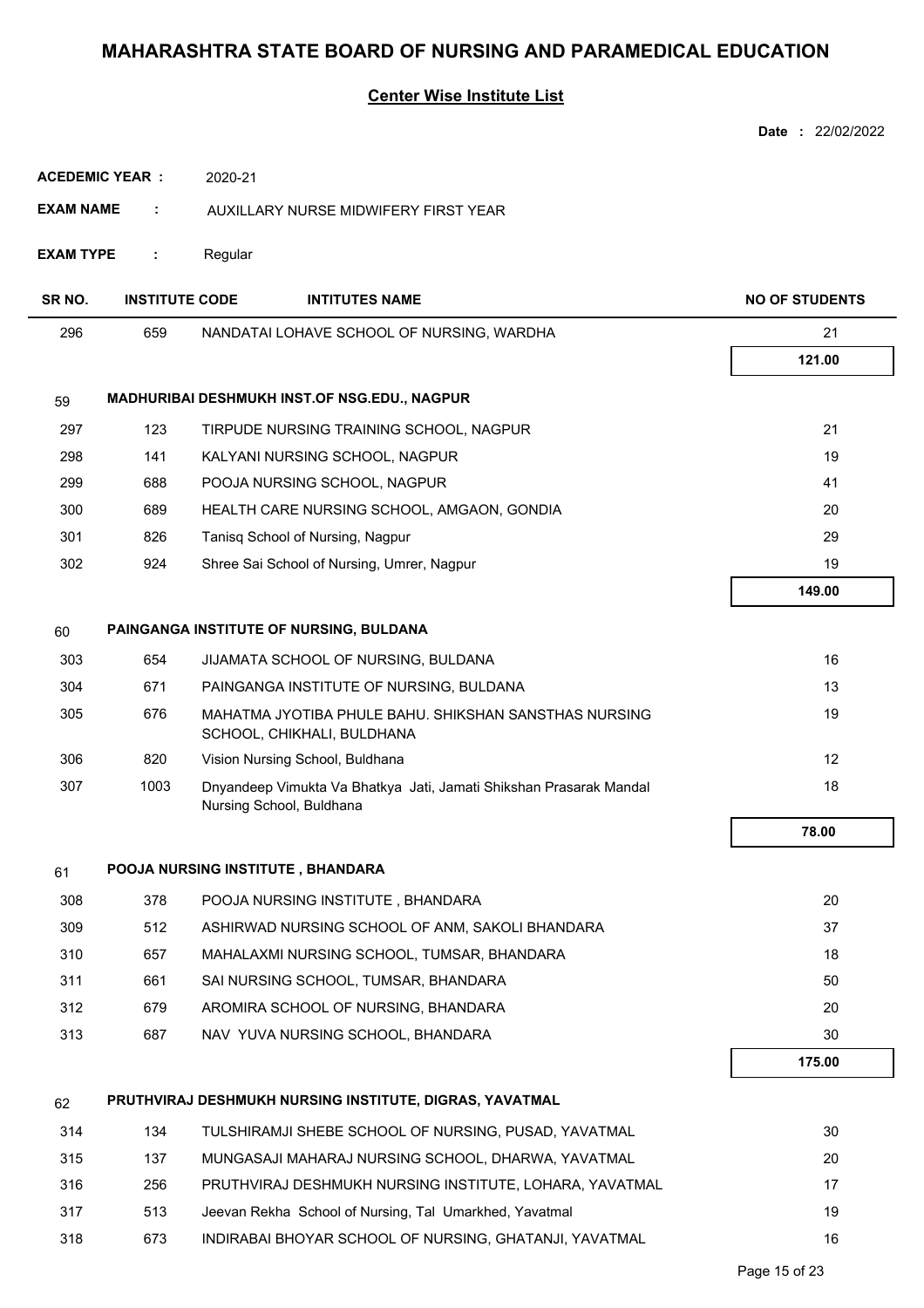|                       |                       |                                                                          | Date: 22/02/2022      |
|-----------------------|-----------------------|--------------------------------------------------------------------------|-----------------------|
| <b>ACEDEMIC YEAR:</b> |                       | 2020-21                                                                  |                       |
| EXAM NAME             | ÷                     | AUXILLARY NURSE MIDWIFERY FIRST YEAR                                     |                       |
| <b>EXAM TYPE</b>      | ÷                     | Regular                                                                  |                       |
| SR NO.                | <b>INSTITUTE CODE</b> | <b>INTITUTES NAME</b>                                                    | <b>NO OF STUDENTS</b> |
| 319                   | 1102                  | GENERAL HOSPITAL, PUSAD, YAVATMAL                                        | 10                    |
|                       |                       |                                                                          | 112.00                |
| 63                    |                       | SARASWATI INSTITUTE OF NURSING SCIENCES AND RESEARCH, AMRAVATI           |                       |
| 320                   | 144                   | SUJATA SCHOOL OF NURSING, AMRAVATI                                       | 25                    |
| 321                   | 276                   | LAXMANRAO UMAK MEMORIAL NURSING SCHOOL, BADNERA,<br><b>AMRAVATI</b>      | 20                    |
| 322                   | 326                   | BHAKTI VEDANT SCHOOL OF NURSING, AMRAVATI                                | 18                    |
| 323                   | 573                   | Gurumauli Institue of Nursing Science, Amravati                          | 20                    |
| 324                   | 656                   | SARASWATI INSTITUTE OF NURSING SCIENCES AND RESEARCH,<br><b>AMRAVATI</b> | 33                    |
| 325                   | 681                   | VIDHARBH SCHOOL OF NURSING, AMRAVATI                                     | 20                    |
| 326                   | 1043                  | ASHA NURSING SCHOOL, AMRAVATI                                            | 20                    |
| 327                   | 1049                  | SARSWATI NURSING SCHOOL, DHAMANGAON, AMRAVATI                            | 20                    |
|                       |                       |                                                                          | 176.00                |
| 64                    |                       | SHRI VINAYAKRAOBAPU DESHMUKH NURSING SCHOOL, SAWARGAON, YAVATMAL         |                       |
| 328                   | 410                   | SHRI VINAYAKRAOBAPU DESHMUKH NURSING SCHOOL,<br>SAWARGAON, YAVATMAL      | 60                    |
| 329                   | 514                   | Sanjeevan Nursing School, Yavatmal,                                      | 19                    |
| 330                   | 1002                  | Devyani School of Nursing, Yavatmal                                      | 20                    |
| 331                   | 1106                  | Chintamani School of Nursing, Kalamb, Yavatmal                           | 60                    |
|                       |                       |                                                                          | 159.00                |
| 65                    |                       | SUMITRABAI THAKARE TRAINING COLLEGE OF NURSING, YAVATMAL                 |                       |
| 332                   | 119                   | SUMITRABAI THAKARE TRAINING COLLEGE OF NURSING,<br>YAVATMAL              | 21                    |
| 333                   | 136                   | MUNGASAJI MAHARAJ NURSING SCHOOL, YAVATMAL                               | 60                    |
| 334                   | 431                   | MATOSHRI ORGANIZATION OF NURSING EDUCATION, YAVATMAL                     | 20                    |
| 335                   | 668                   | SWA. RUPESHKUMAR INGOLE SCHOOL OF NURSING, YAVATMAL                      | 22                    |
| 336                   | 670                   | MAHAJAN NURSING SCHOOL, YAVATMAL                                         | 23                    |
| 337                   | 821                   | Varsharaj Nursing School, Wani, Yavatmal                                 | 20                    |
|                       |                       |                                                                          | 166.00                |
| 66                    |                       | SURETECH COLLEGE OF NURSING, NAGPUR                                      |                       |
| 338                   | 251                   | SURETECH COLLEGE OF NURSING, NAGPUR                                      | 26                    |
| 339                   | 343                   | MADHUKARRAO MAHAKALKAR NURSING SCHOOL, DIGHORI,<br><b>NAGPUR</b>         | 25                    |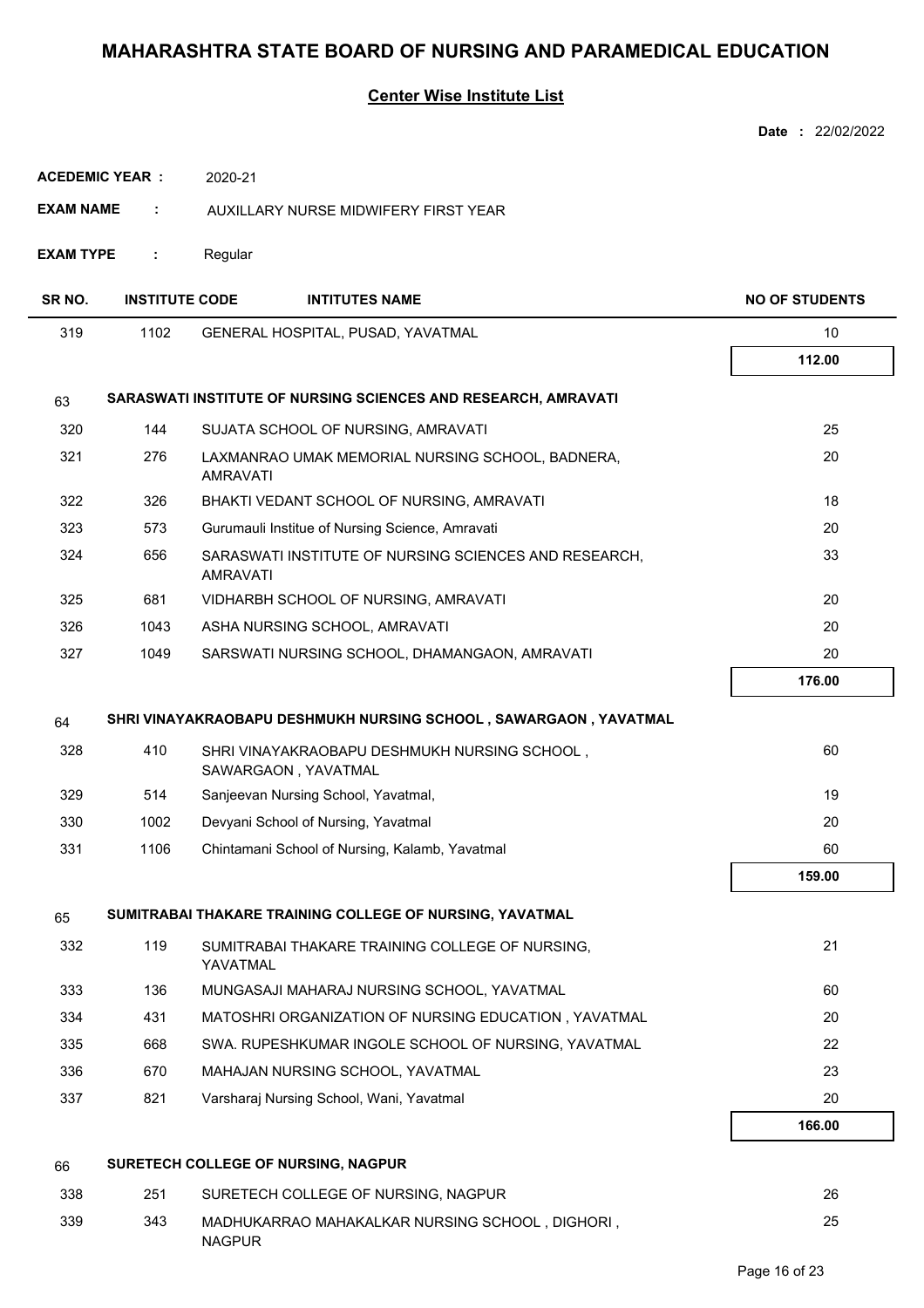### **Center Wise Institute List**

**Date :** 22/02/2022

| ACEDEMIC YEAR : | 2020-21 |
|-----------------|---------|
|                 |         |

- **EXAM NAME :** AUXILLARY NURSE MIDWIFERY FIRST YEAR
- **EXAM TYPE :** Regular

| SR NO. | <b>INSTITUTE CODE</b> |                                 | <b>INTITUTES NAME</b>                                         | <b>NO OF STUDENTS</b> |
|--------|-----------------------|---------------------------------|---------------------------------------------------------------|-----------------------|
| 340    | 482                   |                                 | SMT. HANSABEN NURSING SCHOOL NAGPUR                           | 20                    |
| 341    | 531                   |                                 | Shri Dattatraya Prabhu Bahu. Shikshan Sanstha, Tiroda, Gondia | 30                    |
| 342    | 683                   |                                 | SUMANTAI WASNIK INSTITUTE OF NURSING, NAGPUR                  | 19                    |
| 343    | 825                   | Aakar School of Nursing, Nagpur |                                                               | 20                    |
| 344    | 1044                  |                                 | AVATAR MEHER BABA SCHOOL OF NURSING, NAGPUR                   | 20                    |
| 345    | 1110                  |                                 | Shri K.R.Pandav College of Nursing and Hospital, Nagpur       | 13                    |
|        |                       |                                 |                                                               | 173.00                |

#### **Aurangabad**

## 67 **AURANGABAD NURSING SCHOOL, AURANGABAD**

| 346 | 694  | SHRI GORAKSHA NURSING SCHOOL. PHULAMBRI. AURANGABAD                       | 20     |
|-----|------|---------------------------------------------------------------------------|--------|
| 347 | 707  | DR. DAHIPHALE MEDICAL FOUNDATION TRUST'S SCHOOL OF<br>NURSING, AURANGABAD | 20     |
| 348 | 754  | BHARTIYA NURSING SCHOOL, AURANGABAD                                       | 15     |
| 349 | 779  | AURANGABAD NURSING SCHOOL, AURANGABAD                                     | 20     |
| 350 | 1018 | VAIJAPUR NURSING SCHOOL, AURANGABAD                                       | 18     |
| 351 | 1019 | WALUNJ NURSING SCHOOL.WALUNJ. AURANGABAD                                  | 18     |
| 352 | 1035 | CIVIL HOSPITAL, AMKHAS MAIDAN, AURANGABAD                                 | 20     |
| 353 | 1093 | NEW NURSING SCHOOL. JAINPURA PAITHAN, AURANGABAD                          | 20     |
|     |      |                                                                           | 151.00 |

#### 68 **Aurangabad Training School of Nursing,Shivajinagar, Aurangabad**

| 354 | 423  | PAITHAN NURSING SCHOOL, PAITHAN, AURANGABAD                     | 23 |
|-----|------|-----------------------------------------------------------------|----|
| 355 | 490  | Manik Nursing School, Garkhed, Aurangabad                       | 19 |
| 356 | 545  | Yeshwant Institute of Nursing, Paithan Road, Aurangabad         | 30 |
| 357 | 563  | GOGANATH BABA ANM NURSING SCHOOL CHITEGAON<br><b>AURANGABAD</b> | 20 |
| 358 | 721  | SAVITRIBAI PHULE NURSING SCHOOL, KANNAD, AURANGABAD             | 20 |
| 359 | 741  | GANGAPUR NURSING SCHOOL, GANGAPUR, AURANGABAD                   | 20 |
| 360 | 742  | SHRI SWAMI SAMARTH NURSING SCHOOL, AURANGABAD                   | 20 |
| 361 | 743  | HUDCO NURSING SCHOOL, AURANGABAD                                | 20 |
| 362 | 744  | SHRADDHA NURSING SCHOOL, AURANGABAD                             | 17 |
| 363 | 783  | SHAHU MAHARAJ NURSING SCHOOL, AURANGABAD                        | 20 |
| 364 | 942  | Aurangabad Training School of Nursing, Shivajinagar, Aurangabad | 17 |
| 365 | 1029 | MONICA NURSING SCHOOL, AURANGABAD                               | 23 |
| 366 | 1115 | Godavari Nursing School of ANM, Aurangabad                      | 15 |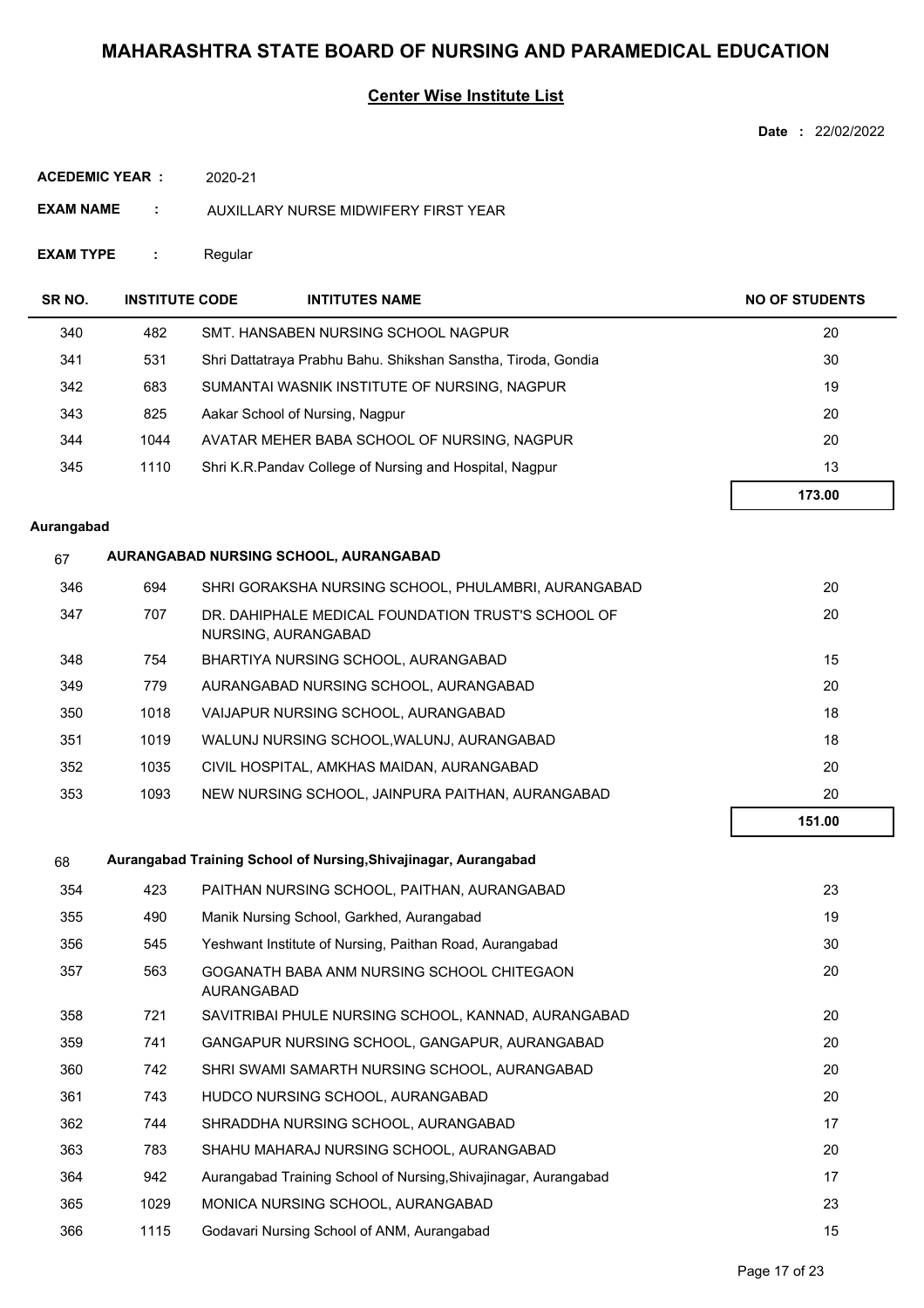|                  |                               |                                  |                                                      | Date: 22/02/2022      |
|------------------|-------------------------------|----------------------------------|------------------------------------------------------|-----------------------|
|                  | <b>ACEDEMIC YEAR:</b>         | 2020-21                          |                                                      |                       |
| <b>EXAM NAME</b> | ÷.                            |                                  | AUXILLARY NURSE MIDWIFERY FIRST YEAR                 |                       |
| <b>EXAM TYPE</b> | ÷                             | Regular                          |                                                      |                       |
| SR NO.           | <b>INSTITUTE CODE</b>         |                                  | <b>INTITUTES NAME</b>                                | <b>NO OF STUDENTS</b> |
|                  |                               |                                  |                                                      | 264.00                |
| 69               |                               |                                  | <b>BALESHWAR INSTITUTE OF NURSING, PARBHANI</b>      |                       |
| 367              | 367                           |                                  | INSTITUTE OF NURSING EDUCATION, MANWATH, PARBHANI    | 20                    |
| 368              | 374                           |                                  | TIRUPATI NURSING SCHOOL, PARBHANI                    | 40                    |
| 369              | 477                           |                                  | BELESHWAR INSTITUTE OF NURSING, PARBHANI             | 20                    |
| 370              | 722                           |                                  | RAJMATA AHILYA DEVI INSTITUTION OF NURSING, PARBHANI | 20                    |
| 371              | 740                           |                                  | SAMARTH NURSING SCHOOL, PARBHANI                     | 20                    |
| 372              | 834                           |                                  | Kalpana Chawala Nursing School, Parbhani             | 20                    |
|                  |                               |                                  |                                                      | 140.00                |
| 70               | <b>District Hospital Beed</b> |                                  |                                                      |                       |
| 373              | 308                           |                                  | YASHWANT NURSING SCHOOL, ASHTI, BEED                 | 15                    |
| 374              | 310                           |                                  | S.S.P.M. NURSING COLLEGE, ASHTI, BEED                | 19                    |
| 375              | 313                           |                                  | DR. T. M. DHONDE SCHOOL OF NURSING, ASHTI, BEED      | 30                    |
| 376              | 700                           |                                  | GANDHI NURSING SCHOOL, ASHTI, BEED                   | 14                    |
| 377              | 939                           |                                  | District Hospital, Beed                              | 19                    |
|                  |                               |                                  |                                                      | 97.00                 |
| 71               |                               |                                  | <b>GENERAL HOSPITAL, BHABHULGAON, LATUR</b>          |                       |
| 378              | 262                           |                                  | <b>GENERAL HOSPITAL, LATUR</b>                       | 19                    |
| 379              | 383                           |                                  | RASTRAMATA JIJAU NURSING SCHOOL, NILANGA, LATUR      | 16                    |
| 380              | 565                           |                                  | Sarojini Naidu School of Nursing, Chakur, Latur      | 20                    |
| 381              | 714                           |                                  | JAWALGE NURSING SCHOOL, LATUR                        | 16                    |
| 382              | 719                           |                                  | DAYEE INSTITUTE OF NURSING, LATUR                    | 20                    |
|                  |                               |                                  |                                                      | 91.00                 |
| 72               |                               | <b>GENERAL HOSPITAL, HINGOLI</b> |                                                      |                       |
| 383              | 580                           |                                  | L.D.H.T. SCHOOL OF NURSING, HINGOLI                  | 41                    |
| 384              | 581                           |                                  | JAI HIND NURSING SCHOOL, HINGOLI                     | 20                    |
| 385              | 755                           |                                  | YESHWANT INSTITUTE OF NURSING SCHOOL, HINGOLI        | 20                    |
| 386              | 791                           |                                  | INDIRA GANDHI NURSING SCHOOL, BASMAT, HINGOLI        | 19                    |
| 387              | 795                           |                                  | LATE S. D. MASKE SCHOOL OF NURSING, HINGOLI          | 20                    |
| 388              | 798                           |                                  | MOTHER TERESA NURSING SCHOOL, HINGOLI                | 17                    |
| 389              | 829                           |                                  | Ananditai Bengal Nursing School, Sengaon, Hingoli    | 20                    |
| 390              | 1038                          |                                  | V.B.N. NURSING SCHOOL, HINGOLI                       | 20                    |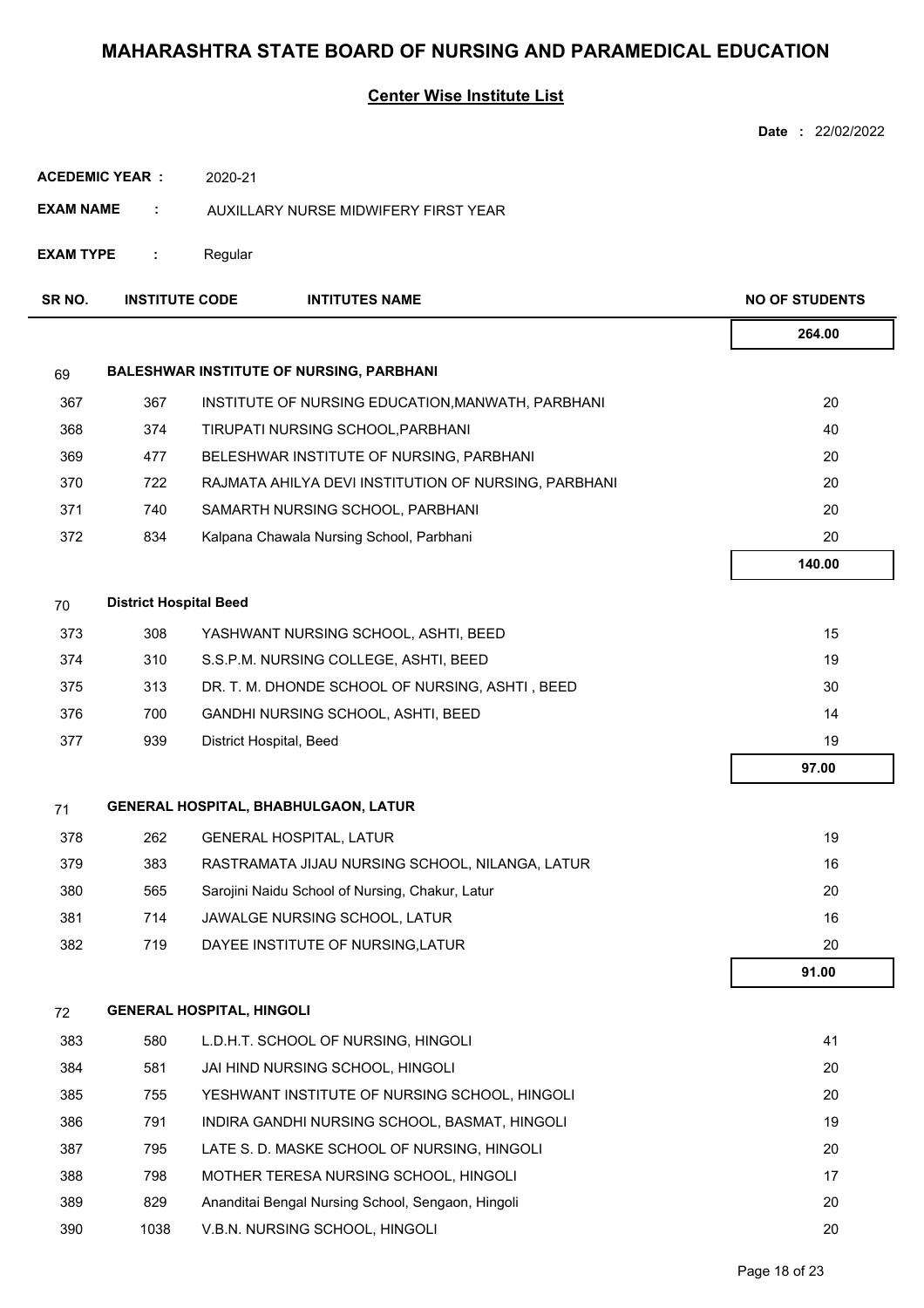|                       |                                   |                 |                                                          | <b>Date</b><br>: 22/02/2022 |
|-----------------------|-----------------------------------|-----------------|----------------------------------------------------------|-----------------------------|
| <b>ACEDEMIC YEAR:</b> |                                   | 2020-21         |                                                          |                             |
| <b>EXAM NAME</b>      | ÷                                 |                 | AUXILLARY NURSE MIDWIFERY FIRST YEAR                     |                             |
| <b>EXAM TYPE</b>      | ÷                                 | Regular         |                                                          |                             |
| SR NO.                | <b>INSTITUTE CODE</b>             |                 | <b>INTITUTES NAME</b>                                    | <b>NO OF STUDENTS</b>       |
| 391                   | 1103                              |                 | <b>GENERAL HOSPITAL, HINGOLI</b>                         | 8                           |
|                       |                                   |                 |                                                          | 185.00                      |
| 73                    | <b>GENERAL HOSPITAL, Jalna</b>    |                 |                                                          |                             |
| 392                   | 169                               |                 | SHRI SAI INSTITUE OF NURSING, JALNA                      | 20                          |
| 393                   | 283                               |                 | VASANTRAO NAIK SHIKSHAN PRASARAK MANDAL, JALNA           | 10                          |
| 394                   | 446                               |                 | GENERAL HOSPITAL, JALANA                                 | 19                          |
| 395                   | 494                               |                 | Mathsyodari Nursing School, Tal Ambad, Jalna             | 20                          |
| 396                   | 509                               |                 | Shraddha Commercial Technical Institute Society, Jalna   | 20                          |
| 397                   | 780                               |                 | SHAHNAWAZ NURSING SCHOOL, AURANGABAD                     | 20                          |
| 398                   | 830                               |                 | Om Shanti Nursing School, Bhokardan, Jalna               | 17                          |
| 399                   | 1031                              |                 | Sharda Nursing School, Jalna                             | 15                          |
|                       |                                   |                 |                                                          | 141.00                      |
| 74                    | <b>GENERAL HOSPITAL, Latur</b>    |                 |                                                          |                             |
| 400                   | 174                               |                 | INDIRA GANDHI NURSING SCHOOL, LATUR                      | 26                          |
| 401                   | 336                               |                 | SHRI BHAGWAN NURSING SCHOOL, LATUR                       | 11                          |
| 402                   | 363                               |                 | BHIVRAI NURSING SCHOOL, LATUR                            | 20                          |
| 403                   | 364                               |                 | BALVIKAS MAHILA MANDAL, SCHOOL OF NURSING, LATUR         | 20                          |
| 404                   | 492                               |                 | New Vision School of Nursing, Latur                      | 16                          |
| 405                   | 699                               |                 | S.G.NURSING SCHOOL, LATUR                                | 16                          |
|                       |                                   |                 |                                                          | 109.00                      |
| 75                    | <b>GENERAL HOSPITAL, Parbhani</b> |                 |                                                          |                             |
| 406                   | 290                               |                 | MATOSHRI NURSING SCHOOL, PARBHANI                        | 20                          |
| 407                   | 365                               | <b>PARBHANI</b> | BHARATRATNA MOTHER TERSA NURSING SCHOOL, SELU,           | 20                          |
| 408                   | 421                               |                 | MADHAV A.N.M. SCHOOL, PARBHANI                           | 20                          |
| 409                   | 476                               |                 | Dr. Prafulla Patil Nursing School, Parbhani              | 20                          |
| 410                   | 496                               |                 | SAKSHI NURSING SCHOOL, MANWAT, PARBHANI                  | 21                          |
| 411                   | 705                               |                 | INDIRA GANDHI A.N.M. NURSING SCHOOL, PARBHANI            | 20                          |
| 412                   | 782                               |                 | DNYANAI INSTITUTE OF NURSING SCHOOL, PARBHANI            | 39                          |
| 413                   | 786                               |                 | TORJA NURSING SCHOOL, PARBHANI                           | 20                          |
| 414                   | 790                               |                 | SAISHA NURSING SCHOOL, PURNA, PARBHANI                   | 19                          |
| 415                   | 793                               |                 | SHRI SAI INSTITUTION OF NURSING SCHOOL, JINTOR, PARBHANI | 20                          |
| 416                   | 794                               |                 | YESHWANT INSTITUTE OF NURSING, PARBHANI                  | 20                          |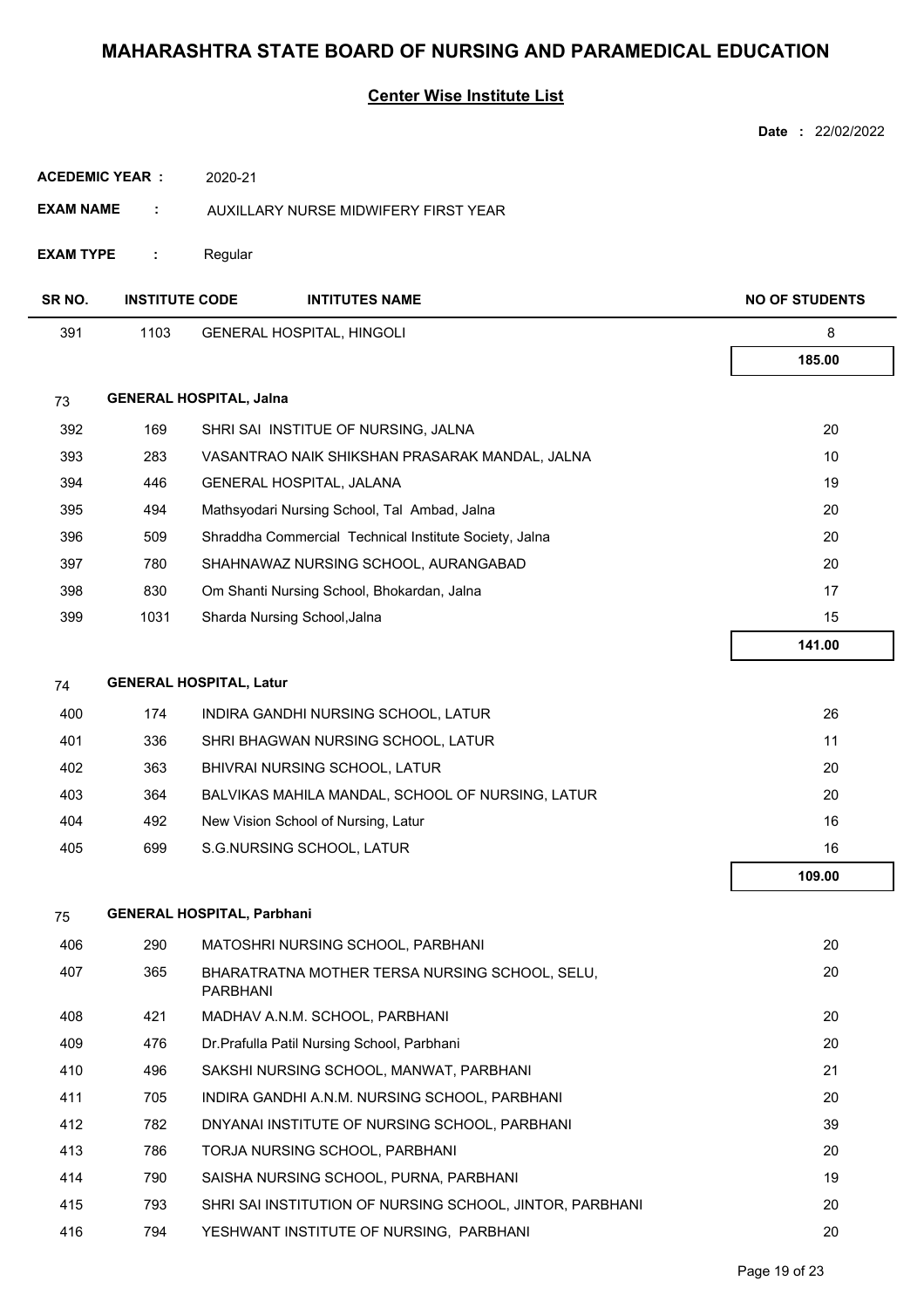|                        |                       |                                    |                                                                          | Date: 22/02/2022      |
|------------------------|-----------------------|------------------------------------|--------------------------------------------------------------------------|-----------------------|
| <b>ACEDEMIC YEAR :</b> |                       | 2020-21                            |                                                                          |                       |
| <b>EXAM NAME</b>       | ÷                     |                                    | AUXILLARY NURSE MIDWIFERY FIRST YEAR                                     |                       |
| <b>EXAM TYPE</b>       | ÷                     | Regular                            |                                                                          |                       |
| SR NO.                 | <b>INSTITUTE CODE</b> |                                    | <b>INTITUTES NAME</b>                                                    | <b>NO OF STUDENTS</b> |
| 417                    | 1021                  |                                    | <b>GENERAL HOSPITAL, PARBHANI</b>                                        | 20                    |
| 418                    | 1032                  |                                    | Aai Institute of Nursing, Parbhani                                       | 20                    |
| 419                    | 1039                  |                                    | BLESSING INSTITUTE OF NURSING, PARBHANI                                  | 21                    |
|                        |                       |                                    |                                                                          | 300.00                |
| 76                     |                       | <b>GENERAL HOSPITAL, Osmanabad</b> |                                                                          |                       |
| 420                    | 161                   |                                    | GENERAL HOSPITAL, SON, OSMANABAD                                         | 20                    |
| 421                    | 271                   |                                    | INDIRA GANDHI NURSING SCHOOL, OSMANABAD                                  | 13                    |
| 422                    | 316                   | OSMANABAD                          | JEEVAN JYOT AROGYA SHIKSHAN SANSTHA, SCHOOL OF NURSING,                  | 9                     |
| 423                    | 559                   |                                    | Late Changdevrao Banger Nursing School, Tal - Bhum, Osmanabad            | $\overline{7}$        |
|                        |                       |                                    |                                                                          | 49.00                 |
| 77                     |                       |                                    | K.T. PATIL SCHOOL OF NURSING, OSMANABAD                                  |                       |
| 424                    | 349                   |                                    | HALO NURSING SCHOOL, ANADUR, TULJAPUR                                    | 9                     |
| 425                    | 711                   |                                    | BILL GATES NURSING SCHOOL, OSMANABAD                                     | 19                    |
| 426                    | 718                   |                                    | RENUKA NURSING RANM SCHOOL, KALAMB, OSMANABAD                            | 20                    |
| 427                    | 777                   |                                    | K.T. PATIL SCHOOL OF NURSING, OSMANABAD                                  | 20                    |
| 428                    | 787                   |                                    | SAI NURSING COLLEGE, UMERGA, OSMANABAD                                   | 17                    |
|                        |                       |                                    |                                                                          | 85.00                 |
| 78                     |                       |                                    | <b>MAHARASHTRA INSTITUTE OF MED. SCI &amp; RE. NSG, LATUR</b>            |                       |
| 429                    | 353                   |                                    | YASHWANT NURSING TRAINING SCHOOL, AHMADPUR, LATUR                        | 21                    |
| 430                    | 356                   |                                    | NAVJEEVAN CHARITABLE TRUST, LATUR                                        | 19                    |
| 431                    | 371                   |                                    | LATE MAHALINGE SWAMI NURSING SCHOOL, LATUR                               | 20                    |
| 432                    | 420                   |                                    | SANT RAMBHAU A.N.M. SCHOOL, AHMEDPUR, LATUR                              | 20                    |
| 433                    | 696                   |                                    | JIJAMATA NURSING SCHOOL, LATUR                                           | 8                     |
| 434                    | 728                   |                                    | PUSHPAI NURSING SCHOOL, AHMEDPUR, LATUR                                  | 20                    |
|                        |                       |                                    |                                                                          | 108.00                |
| 79                     |                       |                                    | <b>MAHATMA GANDHI MISSION INSTITUTE OF NURSING EDUCATION, AURANGABAD</b> |                       |
| 435                    | 168                   |                                    | SHRI DHANESHWARI MANAV VIKAS MANDAL, AURANGABAD                          | 20                    |
| 436                    | 259                   | AURANGABAD                         | MAHATMA GANDHI MISSION INSTITUTE OF NURSING EDUCATION,                   | 10                    |
| 437                    | 286                   |                                    | MATA GIRIJA SCHOOL OF NURSING, AURANGABAD.                               | 20                    |
| 438                    | 311                   |                                    | SAKOLKAR NURSING SCHOOL, AURANGABAD                                      | 20                    |
| 439                    | 332                   |                                    | RAMKRISHANA NURSING SCHOOL, SILLOD, AURANGABAD                           | 11                    |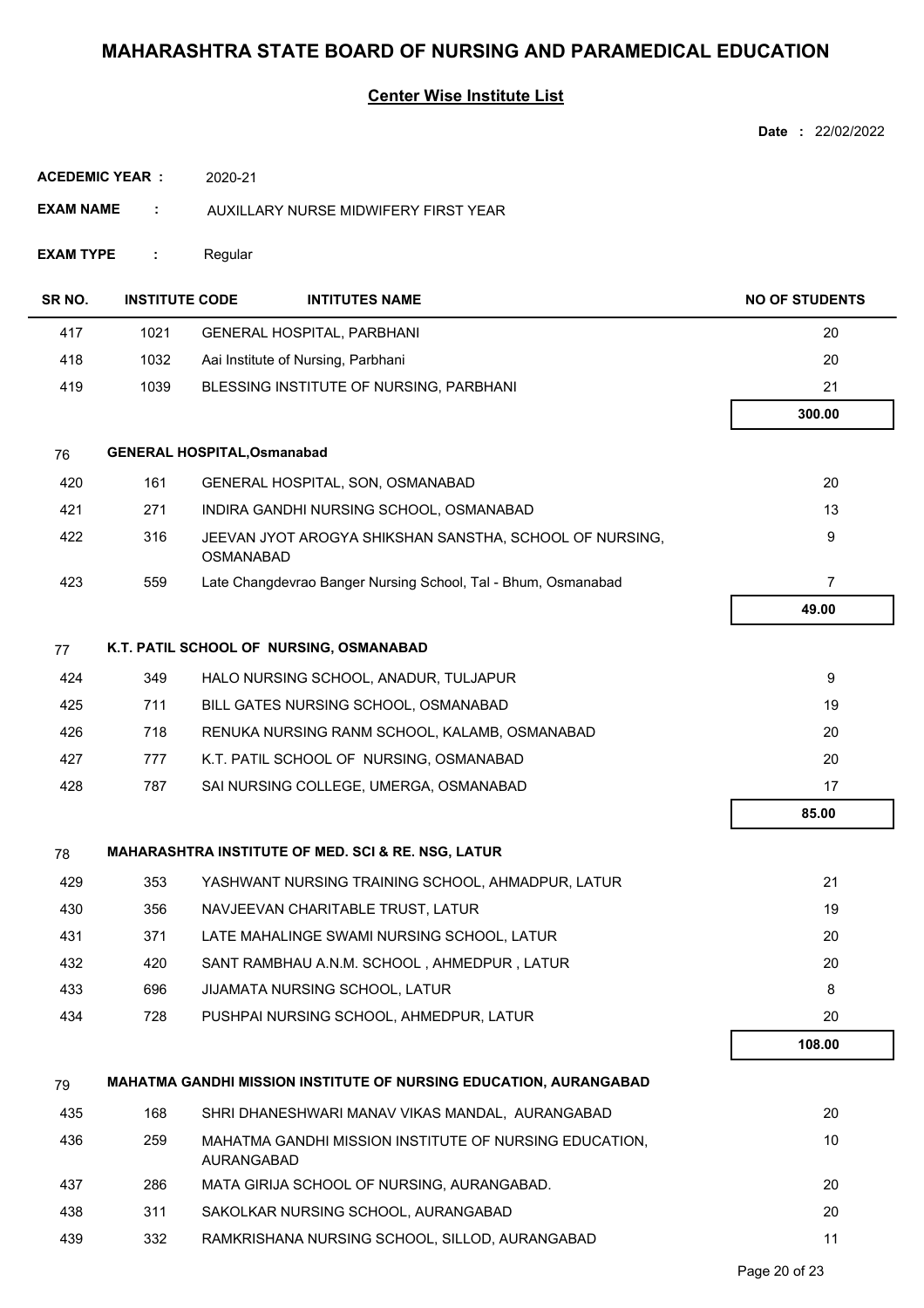## **Center Wise Institute List**

|                       |                       |                                                          | Date: 22/02/2022      |
|-----------------------|-----------------------|----------------------------------------------------------|-----------------------|
| <b>ACEDEMIC YEAR:</b> |                       | 2020-21                                                  |                       |
| <b>EXAM NAME</b>      | ÷                     | AUXILLARY NURSE MIDWIFERY FIRST YEAR                     |                       |
| <b>EXAM TYPE</b>      | ÷                     | Regular                                                  |                       |
| SR NO.                | <b>INSTITUTE CODE</b> | <b>INTITUTES NAME</b>                                    | <b>NO OF STUDENTS</b> |
| 440                   | 415                   | AURANGABAD NURSING SCHOOL, BHALGAON, AURANGABAD          | 20                    |
| 441                   | 561                   | Prabhavati Nursing School, Aurangabad                    | 20                    |
| 442                   | 701                   | MAHARAJA SAYAJIRAO GAIKWAD NURSING SCHOOL,<br>AURANGABAD | 20                    |
| 443                   | 745                   | NEW NURSING SCHOOL, AURANGABAD                           | 20                    |
|                       |                       |                                                          | 161.00                |
| 80                    |                       | <b>MOTHER TERESA NURSING SCHOOL, NANDED</b>              |                       |
| 444                   | 273                   | INDIRA GANDHI NURSING SCHOOL, MUKHED, NANDED             | 20                    |
| 445                   | 534                   | DHARTI SCHOOL OF NURSING MALEGAON RD NANDED              | 20                    |
| 446                   | 535                   | Satabai Landge Nursing School, Nanded                    | 20                    |
| 447                   | 566                   | Indira Gandhi School of Nursing, Loha, Nanded            | 20                    |
| 448                   | 709                   | GANSHANTI NURSING SCHOOL, NANDED                         | 20                    |
| 449                   | 710                   | RAM RATAN NURSING INSTITUTE, BHOKAR, NANDED              | 20                    |
| 450                   | 717                   | GOVINDRAO PAUL NURSING SCHOOL, NANDED                    | 30                    |
| 451                   | 723                   | SUBHADRA INSTITUTE NURSING SCHOOL, BILOLI, NANDED        | 16                    |
| 452                   | 732                   | SWAMI RAMANAND TIRTH NURSING INSTITITUE, KANDHAR, NANDED | 20                    |
| 453                   | 757                   | BHIVRAJ KALANTRI NURSING INSTITUTE, NANDED               | 20                    |
| 454                   | 760                   | RAJMATA JIJAU NURSING SCHOOL, NANDED                     | 20                    |
| 455                   | 763                   | MOTHER TERESA NURSING SCHOOL, NANDED                     | 18                    |
| 456                   | 764                   | OMKAR NURSING SCHOOL, BILOLI, NANDED                     | 20                    |
| 457                   | 781                   | NARMADA NURSING INSTITUTE, LOHA, NANDED                  | 19                    |
| 458                   | 792                   | MUKTAI NURSING SCHOOL, NANDED                            | 20                    |
| 459                   | 799                   | MOTHER TERESA NURSING INSTITUTE, KANDHAR, NANDED         | 20                    |
| 460                   | 832                   | Akshay Nursing School, Nanded                            | 19                    |
| 461                   | 971                   | Marathwada Nursing School, Nanded                        | 20                    |
| 462                   | 1014                  | TIRUMALA ANM SCHOOL OF NURSING, HADGAON, NANDED          | 21                    |
|                       |                       |                                                          | 383.00                |
| 81                    |                       | NEW MOTHER TERESA A.N.M. SCHOOL OF NURSING, UDGIR, LATUR |                       |
| 463                   | 335                   | G.B. PATIL SCHOOL OF NURSING, UDGIR, LATUR               | 20                    |
| 464                   | 394                   | TIRMULLA A.N.M. NURSING SCHOOL, JALKOT, LATUR            | 21                    |
| 465                   | 748                   | SAVITRIBAI PHULE NURSING SCHOOL, JALKOT, LATUR           | 19                    |
| 466                   | 765                   | MAHARASHTARA NURSING SCHOOL, CHAKUR, LATUR               | 20                    |

467 775 MATRUBHOOMI NURSING SCHOOL, UDGIR, LATUR 30 468 788 NEW MOTHER TERESA A.N.M. SCHOOL OF NURSING, UDGIR, LATUR 12 1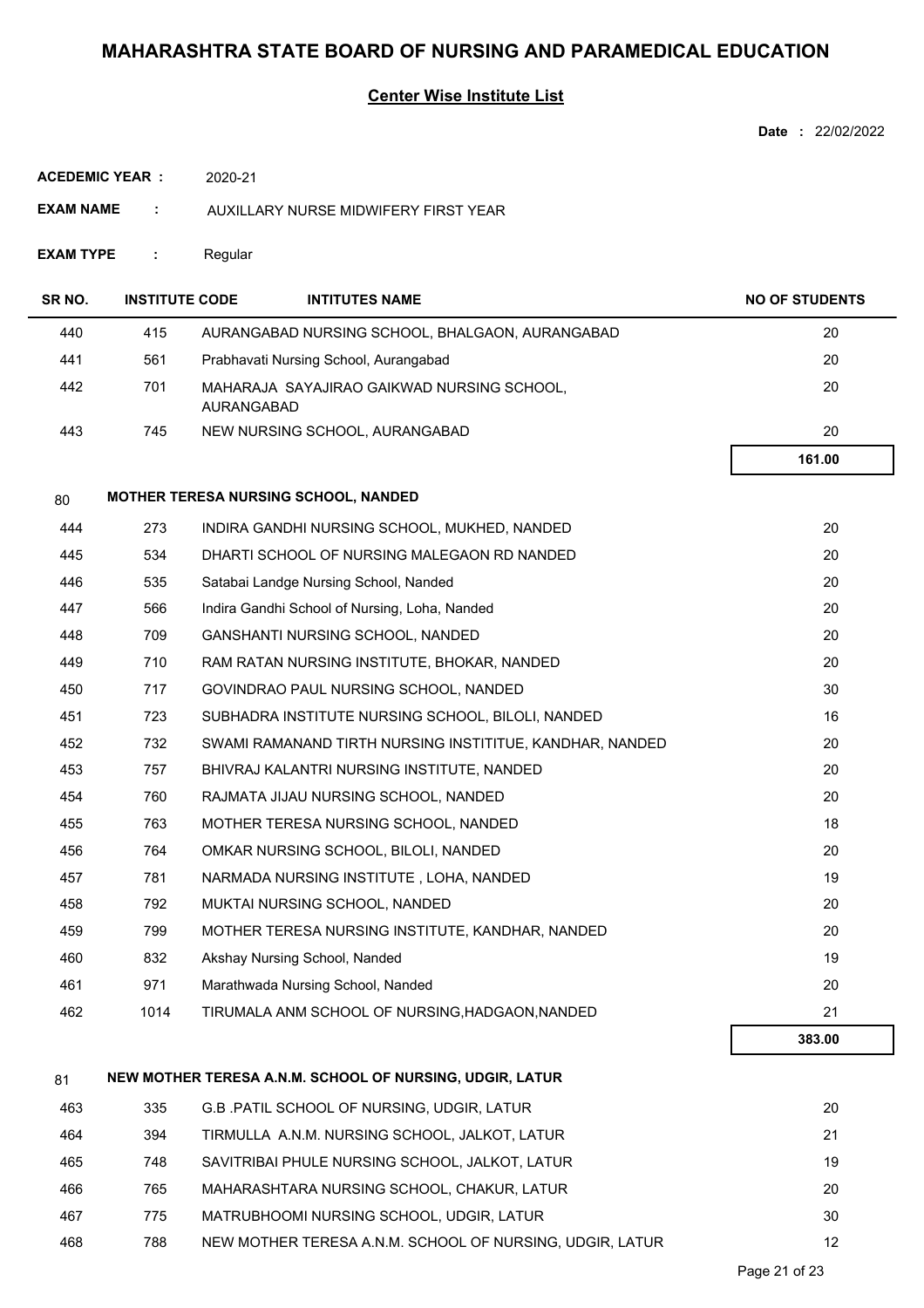|                       |                       |                                                                     | Date: 22/02/2022      |
|-----------------------|-----------------------|---------------------------------------------------------------------|-----------------------|
| <b>ACEDEMIC YEAR:</b> |                       | 2020-21                                                             |                       |
| EXAM NAME<br>÷        |                       | AUXILLARY NURSE MIDWIFERY FIRST YEAR                                |                       |
| <b>EXAM TYPE</b>      | ÷                     | Regular                                                             |                       |
| SR NO.                | <b>INSTITUTE CODE</b> | <b>INTITUTES NAME</b>                                               | <b>NO OF STUDENTS</b> |
| 469                   | 831                   | RAJGURU SCHOOL OF NURSING, UDGIR, LATUR                             | 21                    |
|                       |                       |                                                                     | 143.00                |
| 82                    |                       | S.R.T.R. Govt. Med. College Hospital, Ambejogai                     |                       |
| 470                   | 385                   | RAGHUNATHRAO MUNDHE INSTITUTE OF NURSING, AMBEJOGAI,<br><b>BEED</b> | 8                     |
| 471                   | 401                   | VAIDYANATH NURSING SCHOOL, , PARALI-VAIJNATH, BEED                  | 10                    |
| 472                   | 495                   | ANKITA DOUND INSTITUTE OF NURSING SCHOOL, AMBAJOGAI,<br><b>BEED</b> | 2                     |
| 473                   | 564                   | Late Ranghunathraoji Kendre Nursing School, Vaijnath, Beed          | 20                    |
| 474                   | 758                   | KAI BABURAO GHULE SCHOOL OF NURSING, AMBAJOGAI, BEED                | 20                    |
| 475                   | 797                   | DIPTI AAHER NURSING SCHOOL, AMBAJOGAI, BEED                         | 15                    |
| 476                   | 1028                  | UNIQUE RANM NURSING SCHOOL, PARLI, BEED                             | 20                    |
| 477                   | 1051                  | DISTRICT HOSPITAL, SAWARGAON, AMBAJOGAI, BEED                       | 18                    |
|                       |                       |                                                                     | 113.00                |
| 83                    |                       | Shri Guru Govind Singh Mem. Hospital, Station Road, Nanded          |                       |
| 478                   | 158                   | SHRI GURU GOVINDSINGHJI MEMORIAL HOSPITAL, SON, NANDED              | 20                    |
| 479                   | 159                   | SMT. PRAMILATAI BHALERAO SCHOOL OF NURSING, Nanded                  | 30                    |
| 480                   | 279                   | LOTUS NURSING INSTITUTE, NANDED                                     | 20                    |
| 481                   | 304                   | DR. G. A. GAIKWAD INSTITUTE OF NURSING, DEGLOOR, NANDED             | 12                    |
| 482                   | 533                   | Sharadrao Nursing College, Naigona Nanded                           | 20                    |
| 483                   | 712                   | SHAKUNTALA NURSING INSTITUTE, MUDKHED, NANDED                       | 20                    |
| 484                   | 749                   | GANGABAI PATIL NURSING SCHOOL, BILOLI, NANDED                       | 20                    |
| 485                   | 767                   | ADARSHA NURSING SCHOOL, DEGLOOR, NANDED                             | 20                    |
| 486                   | 1005                  | Matoshri Nursing School, Nanded                                     | 20                    |
|                       |                       |                                                                     | 182.00                |
| 84                    |                       | SHRI SURESHDADA DESHMUKH INSTITUTE OF NURSING, PARBHANI             |                       |
| 487                   | 170                   | MAULI INSTITUTE OF NURSING, PARBHANI                                | 20                    |
| 488                   | 725                   | KAI. MUNIRAM NIKE NURSING SCHOOL, SONPETH, PARBHANI                 | 20                    |
| 489                   | 727                   | RADHAI INSTITUTE OF NURSING SCHOOL, GANGAKHED, PARBHANI             | 20                    |
| 490                   | 751                   | SHRAVNI INSTISUTE OF NURSING, BASMAT, HINGOLI                       | 20                    |
| 491                   | 756                   | SHRI SURESHDADA DESHMUKH INSTITUTE OF NURSING, PARBHANI             | 18                    |
|                       |                       |                                                                     | 98.00                 |